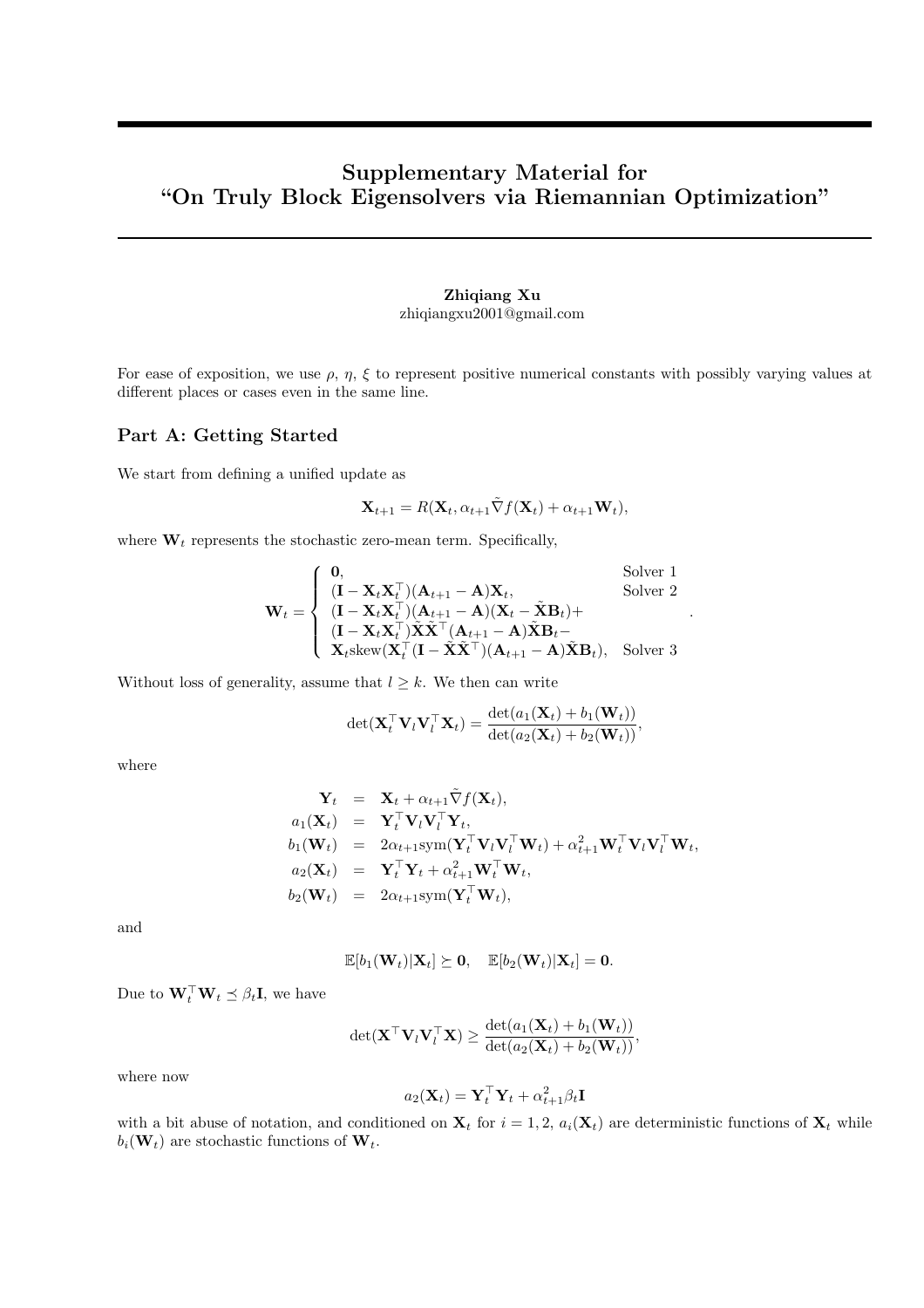#### Part B. Auxiliary Lemmas

**Lemma B.1.** For any  $X \in \text{St}(n, k)$  and  $Y \in \text{St}(n, l)$ ,

$$
\Psi(\mathbf{X}, \mathbf{Y}) \leq \Theta(\mathbf{X}, \mathbf{Y}) = \min\{k, l\} - \|\mathbf{X}^\top \mathbf{Y}\|_F^2 \leq \min\{k, l\} \Psi(\mathbf{X}, \mathbf{Y}).
$$

*Proof.* Let  $p = \min\{k, l\}$ . Note that

$$
\Psi(\mathbf{X}, \mathbf{Y}) = 1 - \prod_{i=1}^{p} \cos^{2} \theta_{i} \quad \text{and} \quad \Theta(\mathbf{X}, \mathbf{Y}) = p - \sum_{i=1}^{p} \cos^{2} \theta_{i}.
$$

We prove the left inequality by induction. When  $p = 1$ ,

$$
\Psi(\mathbf{X}, \mathbf{Y}) = 1 - \cos^2 \theta_1 = \Theta(\mathbf{X}, \mathbf{Y}).
$$

Given  $\Psi(\mathbf{X}, \mathbf{Y}) \leq \Theta(\mathbf{X}, \mathbf{Y})$  for p, then for  $p + 1$ ,

$$
\Theta(\mathbf{X}, \mathbf{Y}) = p + 1 - \sum_{i=1}^{p+1} \cos^2 \theta_i
$$
  
\n
$$
= p - \sum_{i=1}^p \cos^2 \theta_i + 1 - \cos^2 \theta_{p+1}
$$
  
\n
$$
\geq 1 - \prod_{i=1}^p \cos^2 \theta_i + 1 - \cos^2 \theta_{p+1} - \left(1 - \prod_{i=1}^{p+1} \cos^2 \theta_i\right) + 1 - \prod_{i=1}^{p+1} \cos^2 \theta_i
$$
  
\n
$$
= (1 - \cos^2 \theta_{p+1}) \left(1 - \prod_{i=1}^p \cos^2 \theta_i\right) + 1 - \prod_{i=1}^{p+1} \cos^2 \theta_i
$$
  
\n
$$
\geq 1 - \prod_{i=1}^{p+1} \cos^2 \theta_i = \Psi(\mathbf{X}, \mathbf{Y}).
$$

For the right inequality, by the generalized mean inequality, we have

$$
\sum_{i=1}^p \cos^2 \theta_i = p \left( \frac{\sum_{i=1}^p \cos^2 \theta_i}{p} \right)^{\frac{1}{2} \cdot 2} \ge p \left( \prod_{i=1}^p \cos \theta_i \right)^{\frac{2}{p}} \ge p \left( \prod_{i=1}^p \cos \theta_i \right)^2.
$$

Thus, we get

$$
\Theta(\mathbf{X}, \mathbf{Y}) \le p - p \left( \prod_{i=1}^p \cos \theta_i \right)^2 = p \left( 1 - \prod_{i=1}^p \cos^2 \theta_i \right) = p \Psi(\mathbf{X}, \mathbf{Y}).
$$

 $\Box$ 

**Lemma B.2.** For any  $X, Y, Z \in$  Grass $(n, k)$ ,

$$
\Psi^{\frac{1}{2}}(\mathbf{X},\mathbf{Y})\leq \Psi^{\frac{1}{2}}(\mathbf{X},\mathbf{Z})+\Psi^{\frac{1}{2}}(\mathbf{Z},\mathbf{Y}).
$$

*Proof.* Let  $\mathbf{x} \in \mathbb{R}^{n \choose k}$  be a column vector of all the  $k \times k$  minors<sup>1</sup> of **X** in certain order. Similarly, let **y** and **z** be the counterparts for  $Y$  and  $Z$ , respectively, with minors placed in the same order as  $x$ . According to the Binet-Cauchy formula, we have  $\det(\mathbf{X}^\top \mathbf{Y}) = \mathbf{x}^\top \mathbf{y}$ . Then for any  $\mathbf{X}, \mathbf{Y}, \mathbf{Z} \in \text{Grass}(n, k)$ , we have

$$
\left\| \mathbf{x} \mathbf{x}^{\top} - \mathbf{y} \mathbf{y}^{\top} \right\|_F \le \left\| \mathbf{x} \mathbf{x}^{\top} - \mathbf{z} \mathbf{z}^{\top} \right\|_F + \left\| \mathbf{z} \mathbf{z}^{\top} - \mathbf{y} \mathbf{y}^{\top} \right\|_F,
$$

<sup>&</sup>lt;sup>1</sup>A  $k \times k$  minor of a matrix **A** is the determinant of a  $k \times k$  sub-matrix in **A**.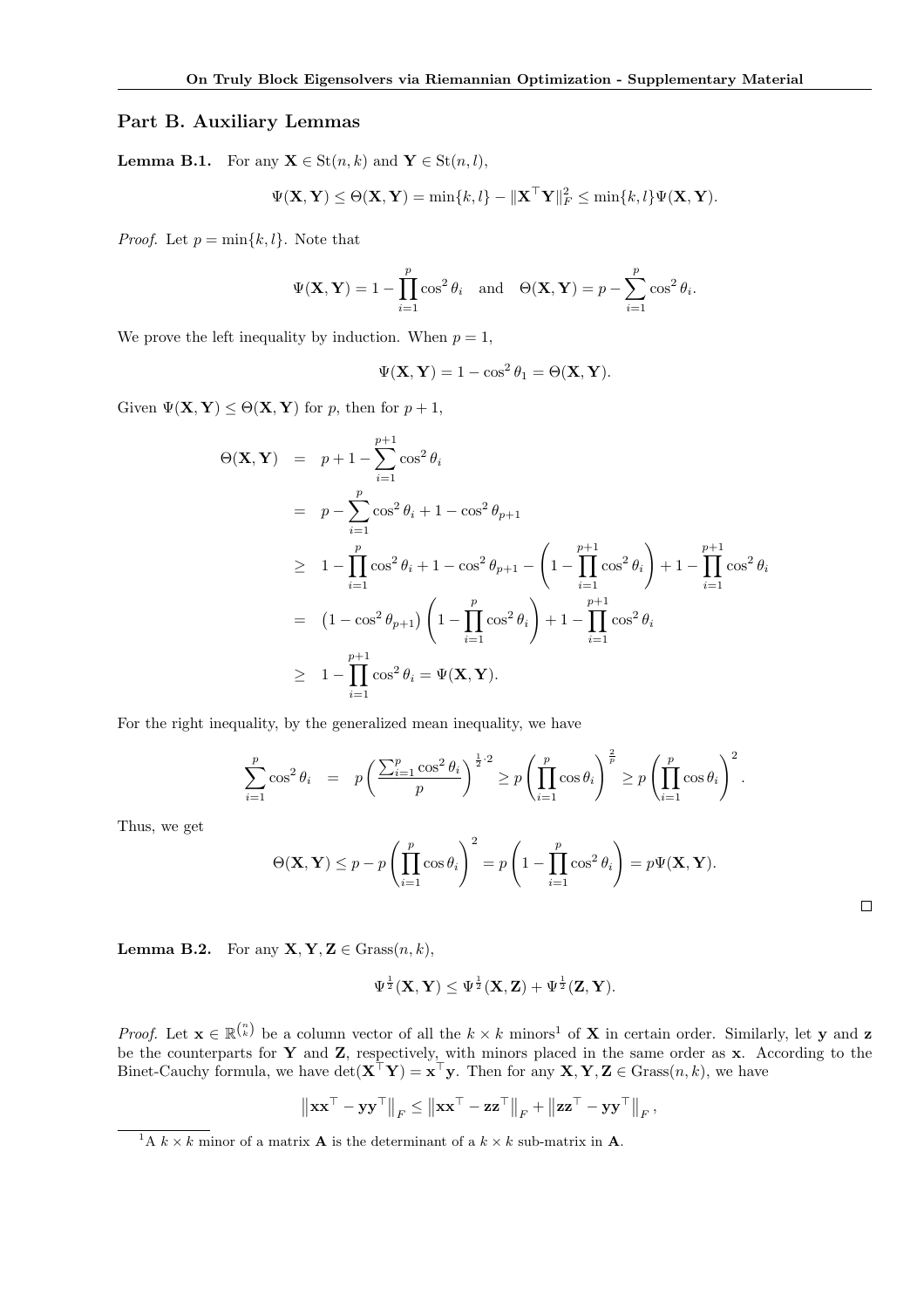where

$$
\|\mathbf{x}\mathbf{x}^{\top} - \mathbf{y}\mathbf{y}^{\top}\|_{F}^{2} = \text{tr}(\mathbf{x}\mathbf{x}^{\top}\mathbf{x}\mathbf{x}^{\top}) - 2\text{tr}(\mathbf{x}\mathbf{x}^{\top}\mathbf{y}\mathbf{y}^{\top}) + \text{tr}(\mathbf{y}\mathbf{y}^{\top}\mathbf{y}\mathbf{y}^{\top})
$$
  
=  $\text{det}^{2}(\mathbf{X}^{\top}\mathbf{X}) - 2\text{det}^{2}(\mathbf{X}^{\top}\mathbf{Y}) + \text{det}^{2}(\mathbf{Y}^{\top}\mathbf{Y})$   
=  $2(1 - \text{det}^{2}(\mathbf{X}^{\top}\mathbf{Y})).$ 

Thus, we get

$$
(1 - \det^2(\mathbf{X}^\top \mathbf{Y}))^{1/2} \le (1 - \det^2(\mathbf{X}^\top \mathbf{Z}))^{1/2} + (1 - \det^2(\mathbf{Z}^\top \mathbf{Y}))^{1/2}
$$

Remark The lemma holds on Stiefel manifolds as well.

**Lemmma B.3.** Let  $\beta = \max_i ||\tilde{\mathbf{A}}_i - \mathbf{A}||_F^2$ . Then

$$
\|\mathbf{W}_{t}\|_{F}^{2} \leq \beta_{t} = \begin{cases} 0, & \text{Solver 1} \\ \beta, & \text{Solver 2} \\ 24k\beta \left(\Psi(\mathbf{X}_{t}, \mathbf{Y}) + \Psi(\tilde{\mathbf{X}}_{s-1}, \mathbf{Y})\right), & \text{Solver 3} \end{cases}
$$

for any  $\mathbf{Y} \in \text{St}(n, k)$ .

*Proof.* For brevity, we omit subscript  $t$  here. Note that

$$
\left\| \mathbf{A} \mathbf{B} \right\|_F \leq \left\| \mathbf{A} \right\|_2 \left\| \mathbf{B} \right\|_F \quad \text{and} \quad \left\| \mathbf{X} \right\|_2 = \left\| \mathbf{X}_{\perp} \right\|_2 = 1,
$$
 where  $\mathbf{X}_{\perp}$  represents the orthogonal complement of  $\mathbf{X}$  in  $\mathbb{R}^{n \times n}$ , i.e.,

$$
\left[\mathbf{X} \ \mathbf{X}_{\perp}\right] \left[\mathbf{X} \ \mathbf{X}_{\perp}\right]^{\top} = \left[\mathbf{X} \ \mathbf{X}_{\perp}\right]^{\top} \left[\mathbf{X} \ \mathbf{X}_{\perp}\right] = \mathbf{I}.
$$

For Solver 1,  $\beta_t = 0$  by definition. For Solver 2, we have

$$
\begin{array}{rcl} \|\mathbf{W}\|_F^2 &=& \left\| \left(\mathbf{I} - \mathbf{X} \mathbf{X}^\top\right) (\mathbf{A}_{t+1} - \mathbf{A}) \, \mathbf{X} \right\|_F^2 \\ &=& \left\| \mathbf{X}_\bot \mathbf{X}_\bot^\top (\mathbf{A}_{t+1} - \mathbf{A}) \, \mathbf{X} \right\|_F^2 \\ &\leq& \left\| \mathbf{X}_\bot \right\|_2^4 \left\| \mathbf{A}_{t+1} - \mathbf{A} \right\|_F^2 \left\| \mathbf{X} \right\|_2^2 \\ &=& \left\| \mathbf{A}_{t+1} - \mathbf{A} \right\|_F^2 \\ &\leq& \max_i \left\| \tilde{\mathbf{A}}_i - \mathbf{A} \right\|_F^2 \triangleq \beta_t. \end{array}
$$

For Solver 3, we get

$$
\begin{array}{rcl} \|\mathbf{W}\|_{F}^{2} & = & \left\| \left( \mathbf{I} - \mathbf{X} \mathbf{X}^{\top} \right) (\mathbf{A}_{t+1} - \mathbf{A}) \left( \mathbf{X} - \tilde{\mathbf{X}} \mathbf{Q} \right) \right. \\ & & \left. + \left( \mathbf{I} - \mathbf{X} \mathbf{X}^{\top} \right) \tilde{\mathbf{X}} \tilde{\mathbf{X}}^{\top} (\mathbf{A}_{t+1} - \mathbf{A}) \tilde{\mathbf{X}} \mathbf{Q} \right. \\ & & \left. - \mathbf{X} \text{skew} \left( \mathbf{X}^{\top} \left( \mathbf{I} - \tilde{\mathbf{X}} \tilde{\mathbf{X}}^{\top} \right) (\mathbf{A}_{t+1} - \mathbf{A}) \tilde{\mathbf{X}} \mathbf{Q} \right) \right\|_{F}^{2} \\ & \leq & \beta \left( \left\| \mathbf{X} - \tilde{\mathbf{X}} \mathbf{Q} \right\|_{F} + \left\| \mathbf{X}_{\perp}^{\top} \tilde{\mathbf{X}} \right\|_{F} + \left\| \mathbf{X}^{\top} \tilde{\mathbf{X}}_{\perp} \right\|_{F} \right)^{2} \\ & \leq & 3\beta \left( \left\| \mathbf{X} - \tilde{\mathbf{X}} \mathbf{Q} \right\|_{F}^{2} + \left\| \mathbf{X}_{\perp}^{\top} \tilde{\mathbf{X}} \right\|_{F}^{2} + \left\| \mathbf{X}^{\top} \tilde{\mathbf{X}}_{\perp} \right\|_{F}^{2} \right). \end{array}
$$

For the first term above, we have

$$
\left\| \mathbf{X} - \tilde{\mathbf{X}} \mathbf{B} \right\|_F^2 = 2 \left( k - \text{tr}(\mathbf{X}^\top \tilde{\mathbf{X}} \mathbf{B}) \right) = 2 \left( k - \text{tr}(\hat{\mathbf{P}} \mathbf{\Lambda} \check{\mathbf{P}}^\top \check{\mathbf{P}} \hat{\mathbf{P}}^\top) \right)
$$
  
\n
$$
\leq 2 \left( k - \text{tr}(\mathbf{\Lambda}^2) \right) = 2 \left( k - \left\| \mathbf{X}^\top \tilde{\mathbf{X}} \right\|_F^2 \right)
$$
  
\n
$$
= 2\Theta(\mathbf{X}, \mathbf{Y}) \leq 2k \Psi(\mathbf{X}, \mathbf{Y})
$$
  
\n
$$
\leq 4k \left( \Psi(\mathbf{X}, \mathbf{Y}) + \Psi(\mathbf{Y}, \tilde{\mathbf{X}}) \right). \quad \text{(Lemma A.1-A.2)}
$$

 $\Box$ 

.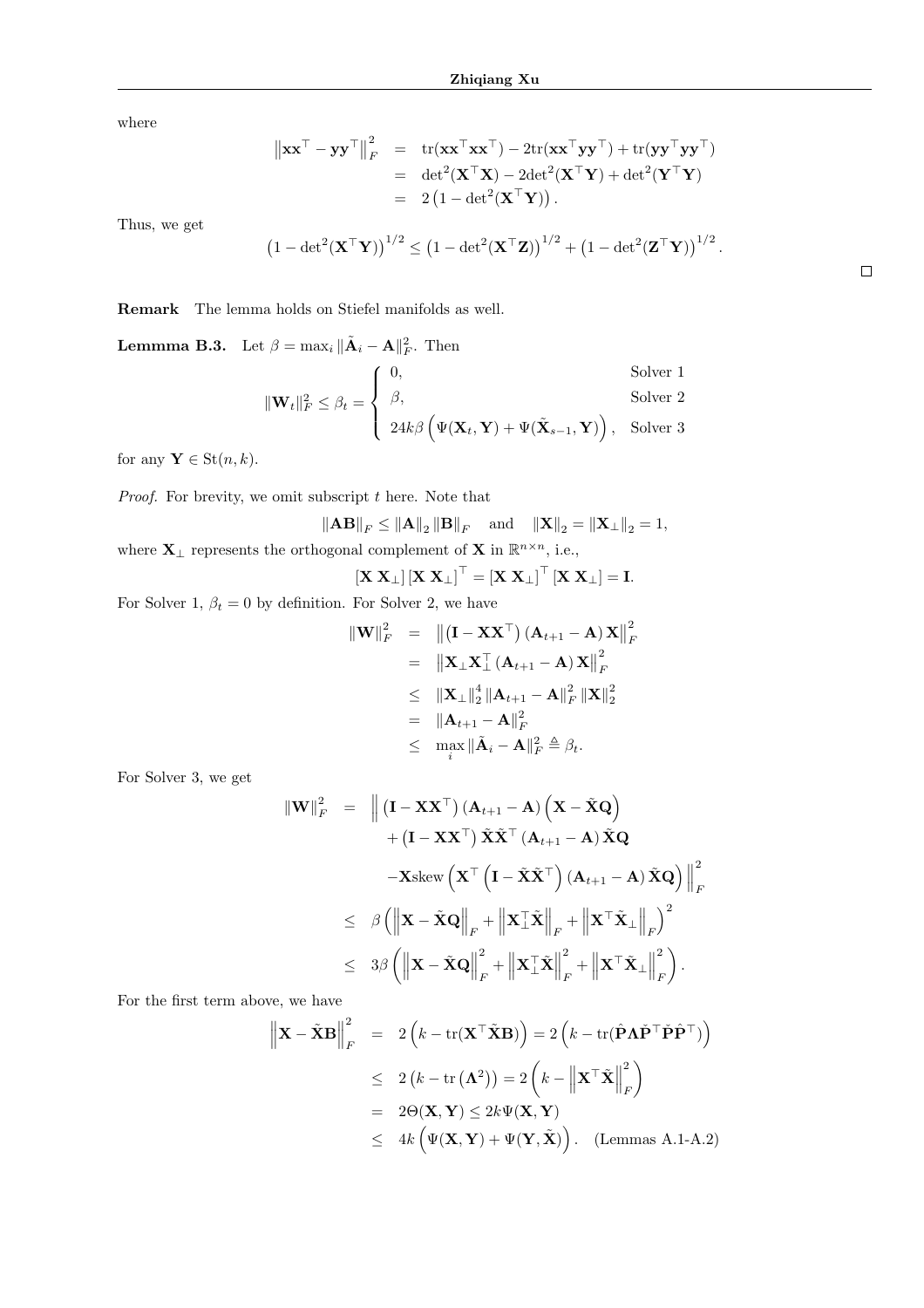For the second term, it could be derived as follows,

$$
\|\mathbf{X}_{\perp}^{\top}\tilde{\mathbf{X}}\|_{F}^{2} = \|\mathbf{X}_{\perp}^{\top}(\mathbf{Y}\mathbf{Y}^{\top} + \mathbf{Y}_{\perp}\mathbf{Y}_{\perp}^{\top})\tilde{\mathbf{X}}\|_{F}^{2}
$$
  
\n
$$
\leq (\|\mathbf{X}_{\perp}^{\top}\mathbf{Y}\|_{F}\|\mathbf{Y}\|_{2}\|\tilde{\mathbf{X}}\|_{2} + \|\mathbf{X}_{\perp}\|_{2}\|\mathbf{Y}_{\perp}\|_{2}\|\mathbf{Y}_{\perp}^{\top}\tilde{\mathbf{X}}\|_{F})^{2}
$$
  
\n
$$
= (\mathbf{k} - \|\mathbf{X}^{\top}\mathbf{Y}\|_{F}^{2})^{1/2} + (\mathbf{k} - \|\mathbf{Y}^{\top}\tilde{\mathbf{X}}\|_{F}^{2})^{1/2})^{2}
$$
  
\n
$$
\leq 2(\mathbf{k} - \|\mathbf{X}^{\top}\mathbf{Y}\|_{F}^{2} + \mathbf{k} - \|\tilde{\mathbf{X}}^{\top}\mathbf{Y}\|_{F}^{2})
$$
  
\n
$$
\leq 2\mathbf{k}(\Psi(\mathbf{X}, \mathbf{Y}) + \Psi(\tilde{\mathbf{X}}, \mathbf{Y})) \text{ . (Lemma A.1)}
$$

Similarly, we have  $\left\| \mathbf{X}^{\top} \tilde{\mathbf{X}}_{\perp} \right\|$ 2  $\frac{P}{F} \leq 2k \left( \Psi(\mathbf{X}, \mathbf{Y}) + \Psi(\tilde{\mathbf{X}}, \mathbf{Y}) \right)$  for the last term. Therefore, we can write

$$
\left\Vert \mathbf{W}\right\Vert _{F}^{2}\leq24k\beta\left(\Psi(\mathbf{X},\mathbf{Y})+\Psi(\tilde{\mathbf{X}}_{s-1},\mathbf{Y})\right)
$$

.

 $\Box$ 

**Remark** We have  $0 \le \beta_t \le 48k\beta$  as  $\Psi(\mathbf{X}, \mathbf{Y}), \Psi(\tilde{\mathbf{X}}_{s-1}, \mathbf{Y}) \in [0, 1].$ 

**Lemma B.4.** Let  $a = \|\mathbf{A}\|_2$  and  $l \geq k$ . If  $\det(\mathbf{X}_t^\top \mathbf{V}_l \mathbf{V}_l^\top \mathbf{X}_t) > \gamma$  and  $2\alpha_{t+1}\delta_t + 2\alpha_{t+1}\beta_t^{1/2}(1 + \alpha_{t+1}\delta_t) < \gamma$ ,  $0 < \gamma < 1$ , then

$$
\mathbb{E}[\det(\mathbf{X}_{t+1}^\top \mathbf{V}_l \mathbf{V}_l^\top \mathbf{X}_{t+1}) | \mathbf{X}_t] \geq \frac{\det(a_1(\mathbf{X}_t))}{\det(a_2(\mathbf{X}_t))} - \alpha_{t+1}^2 \xi_t \beta_t,
$$

where  $\delta_t^2 = 4ka^2\Psi(\mathbf{X}_t, \mathbf{V}_k)$  and

$$
\xi_t = \frac{2k+1}{2} \left( \frac{(1+\alpha_{t+1}\delta_t + \alpha_{t+1}\beta_t^{1/2})^2}{1-2\alpha_{t+1}\beta_t^{1/2}(1+\alpha_{t+1}\delta_t)} \right)^k
$$
  

$$
\left( \left( \frac{2+2\alpha_{t+1}\delta_t + \alpha_{t+1}\beta_t^{1/2}}{\gamma - 2\alpha_{t+1}\delta_t - 2\alpha_{t+1}\beta_t^{1/2}(1+\alpha_{t+1}\delta_t)} \right)^2 + 4\left( \frac{1+\alpha_{t+1}\delta_t}{1-2\alpha_{t+1}\beta_t^{1/2}(1+\alpha_{t+1}\delta_t)} \right)^2 \right).
$$

Proof. Note that

$$
\det(\mathbf{X}_{t+1}^{\top} \mathbf{V}_l \mathbf{V}_l^{\top} \mathbf{X}_{t+1}) = \frac{\det (a_1(\mathbf{X}_t) + b_1(\mathbf{W}_t))}{\det (a_2(\mathbf{X}_t) + b_2(\mathbf{W}_t))},
$$
  

$$
\mathbf{X}_t^{\top} \tilde{\nabla} f(\mathbf{X}_t) = \mathbf{X}_t^{\top} (\mathbf{I} - \mathbf{X}_t \mathbf{X}_t^{\top}) \mathbf{A} \mathbf{X}_t = \mathbf{0},
$$
  

$$
\mathbf{A} = \mathbf{V}_k \Sigma_k \mathbf{V}_k^{\top} + \mathbf{V}_k^{\perp} \Sigma_k^{\perp} (\mathbf{V}_k^{\perp})^{\top}.
$$

Then

$$
\begin{aligned}\n\left\| \tilde{\nabla} f(\mathbf{X}_t) \right\|_F^2 &= \left\| \mathbf{X}_t^{\perp} \left( \mathbf{X}_t^{\perp} \right)^{\top} \mathbf{A} \mathbf{X}_t \right\|_F^2 \\
&= \left\| \mathbf{X}_t^{\perp} \left( \mathbf{X}_t^{\perp} \right)^{\top} \mathbf{V}_k \Sigma_k \mathbf{V}_k^{\top} \mathbf{X}_t + \mathbf{X}_t^{\perp} \left( \mathbf{X}_t^{\perp} \right)^{\top} \mathbf{V}_k^{\perp} \Sigma_k^{\perp} \left( \mathbf{V}_k^{\perp} \right)^{\top} \mathbf{X}_t \right\|_F^2 \\
&\leq 2 \|\mathbf{A}\|_2^2 \left( \left\| \left( \mathbf{X}_t^{\perp} \right)^{\top} \mathbf{V}_k \right\|_F^2 + \left\| \left( \mathbf{V}_k^{\perp} \right)^{\top} \mathbf{X}_t \right\|_F^2 \right) \\
&\leq 4k \|\mathbf{A}\|_2^2 \Psi(\mathbf{X}_t, \mathbf{V}_k) \\
&\triangleq \delta_t^2.\n\end{aligned}
$$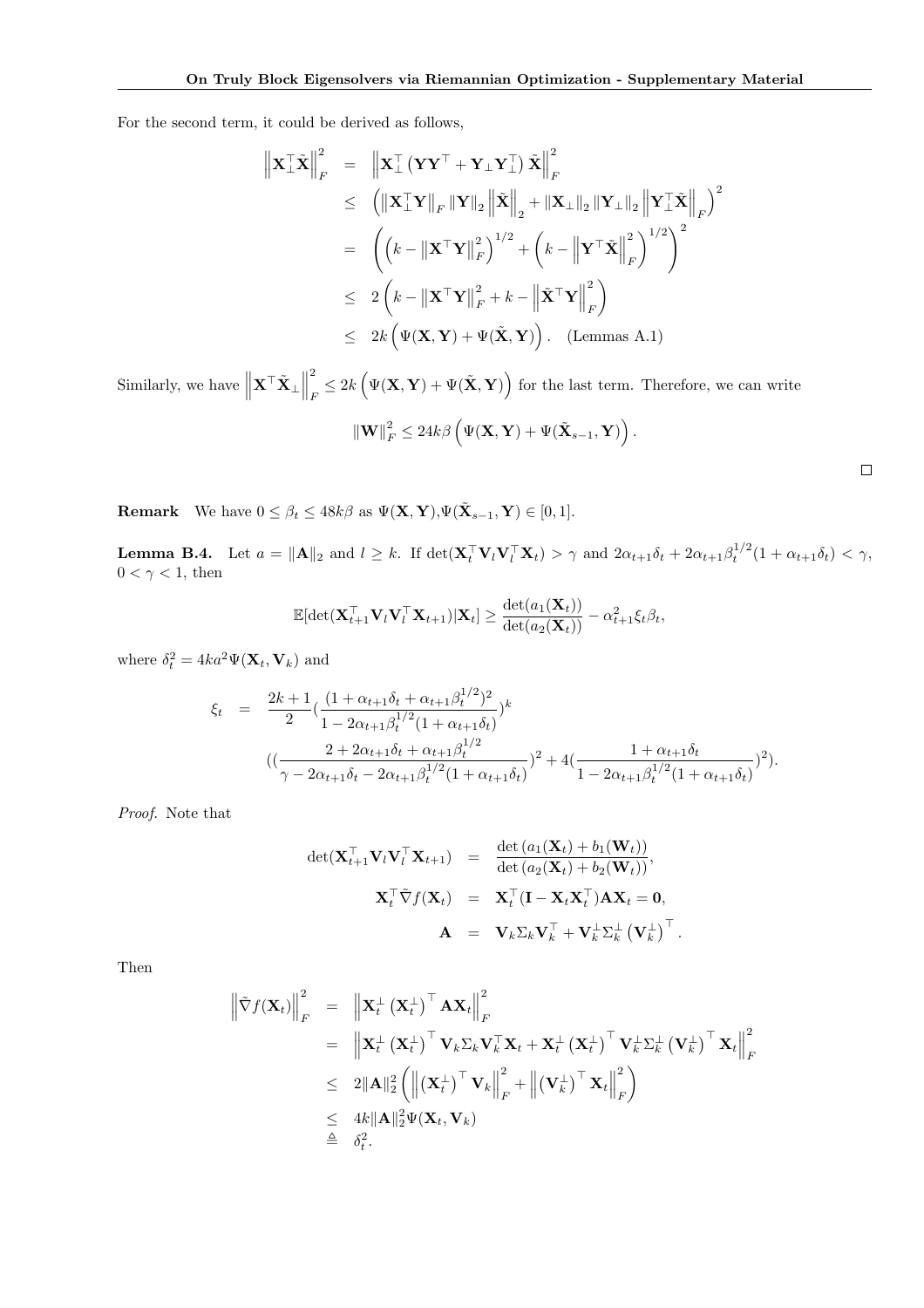Next, we have

$$
a_2(\mathbf{X}_t) = (\mathbf{X}_t + \alpha_{t+1} \tilde{\nabla} f(\mathbf{X}_t))^\top (\mathbf{X}_t + \alpha_{t+1} \tilde{\nabla} f(\mathbf{X}_t)) + \alpha_{t+1}^2 \beta_t \mathbf{I}
$$
  
\n
$$
= (1 + \alpha_{t+1}^2 \beta_t) \mathbf{I} + \alpha_{t+1} (\mathbf{X}_t^\top \tilde{\nabla} f(\mathbf{X}_t) + (\mathbf{X}_t^\top \tilde{\nabla} f(\mathbf{X}_t))^\top) + \alpha_{t+1}^2 \tilde{\nabla} f(\mathbf{X}_t)^\top \tilde{\nabla} f(\mathbf{X}_t)
$$
  
\n
$$
= (1 + \alpha_{t+1}^2 \beta_t) \mathbf{I} + \alpha_{t+1}^2 (\mathbf{X}_t^\top \mathbf{A} \mathbf{X}_t^\perp) (\mathbf{X}_t^\top \mathbf{A} \mathbf{X}_t^\perp)^\top
$$
  
\n
$$
\succ \qquad (1 + \alpha_{t+1}^2 \beta_t) \mathbf{I}
$$
  
\n
$$
\succ \qquad \mathbf{0}.
$$

On the other hand,  $b_2(\mathbf{W}_t)$  is symmetric and

$$
\begin{array}{rcl}\n\left\|b_{2}(\mathbf{W}_{t})\right\|_{2} & = & \left\|\alpha_{t+1}\left(\mathbf{X}_{t}+\alpha_{t+1}\tilde{\nabla}f(\mathbf{X}_{t})\right)^{\top}\mathbf{W}_{t}+\alpha_{t+1}\mathbf{W}_{t}^{\top}\left(\mathbf{X}_{t}+\alpha_{t+1}\tilde{\nabla}f(\mathbf{X}_{t})\right)\right\|_{2} \\
& \leq & 2\alpha_{t+1}\left\|\mathbf{X}_{t}+\alpha_{t+1}\tilde{\nabla}f(\mathbf{X}_{t})\right\|_{2}\left\|\mathbf{W}_{t}\right\|_{2} \\
& \leq & 2\alpha_{t+1}\left(1+\alpha_{t+1}\left\|\tilde{\nabla}f(\mathbf{X}_{t})\right\|_{2}\right)\left\|\mathbf{W}_{t}\right\|_{2}.\n\end{array}
$$

Thus, for  $\varsigma \in [0,1]$ , we get

$$
a_2(\mathbf{X}_t) + \varsigma b_2(\mathbf{W}_t) \geq (1 + \alpha_{t+1}^2 \beta_t) \mathbf{I} - ||b_2(\mathbf{W}_t)||_2 \mathbf{I}
$$
  
= 
$$
\left(1 + \alpha_{t+1}^2 \beta_t - 2\alpha_{t+1} \left(1 + \alpha_{t+1} \left\|\tilde{\nabla}f(\mathbf{X}_t)\right\|_2\right) \|\mathbf{W}_t\|_2\right) \mathbf{I}
$$
  
> 0,

and now can define the function

$$
f(\varsigma) = \frac{\det (a_1(\mathbf{X}_t) + \varsigma b_1(\mathbf{W}_t))}{\det (a_2(\mathbf{X}_t) + \varsigma b_2(\mathbf{W}_t))}, \quad \varsigma \in [0, 1].
$$

In a similar vein, we have

$$
a_1(\mathbf{X}_t) + \varsigma b_1(\mathbf{W}_t)
$$
\n
$$
= \mathbf{X}_t^\top \mathbf{V}_l \mathbf{V}_t^\top \mathbf{X}_t + \alpha_{t+1} \left( \mathbf{X}_t^\top \mathbf{V}_l \mathbf{V}_l^\top \tilde{\nabla} f(\mathbf{X}_t) + \left( \mathbf{X}_t^\top \mathbf{V}_l \mathbf{V}_l^\top \tilde{\nabla} f(\mathbf{X}_t) \right)^\top \right) +
$$
\n
$$
\varsigma \alpha_{t+1} \left( \left( \mathbf{X}_t + \alpha_{t+1} \tilde{\nabla} f(\mathbf{X}_t) \right)^\top \mathbf{V}_l \mathbf{V}_l^\top \mathbf{W}_t + \mathbf{W}_t^\top \mathbf{V}_l \mathbf{V}_l^\top \left( \mathbf{X}_t + \alpha_{t+1} \tilde{\nabla} f(\mathbf{X}_t) \right) \right) +
$$
\n
$$
\alpha_{t+1}^2 \left( \tilde{\nabla} f(\mathbf{X}_t) \right)^\top \mathbf{V}_l \mathbf{V}_l^\top \tilde{\nabla} f(\mathbf{X}_t) + \varsigma \alpha_{t+1}^2 \mathbf{W}_t^\top \mathbf{V}_l \mathbf{V}_l^\top \mathbf{W}_t
$$
\n
$$
\preccurlyeq \mathbf{I} + \alpha_{t+1} \left\| \mathbf{X}_t^\top \mathbf{V}_l \mathbf{V}_l^\top \tilde{\nabla} f(\mathbf{X}_t) + \left( \mathbf{X}_t^\top \mathbf{V}_l \mathbf{V}_l^\top \tilde{\nabla} f(\mathbf{X}_t) \right)^\top \right\|_2 \mathbf{I} +
$$
\n
$$
\alpha_{t+1} \left\| \left( \mathbf{X}_t + \alpha_{t+1} \tilde{\nabla} f(\mathbf{X}_t) \right)^\top \mathbf{V}_l \mathbf{V}_l^\top \mathbf{W}_t + \mathbf{W}_t^\top \mathbf{V}_l \mathbf{V}_l^\top \left( \mathbf{X}_t + \alpha_{t+1} \tilde{\nabla} f(\mathbf{X}_t) \right) \right\|_2 \mathbf{I} +
$$
\n
$$
\
$$

Moreover, since

$$
\det(\mathbf{X}_t^\top \mathbf{V}_l \mathbf{V}_l^\top \mathbf{X}_t) = \prod_{i=1}^k \cos^2 \theta_i \le \min \cos^2 \theta_i,
$$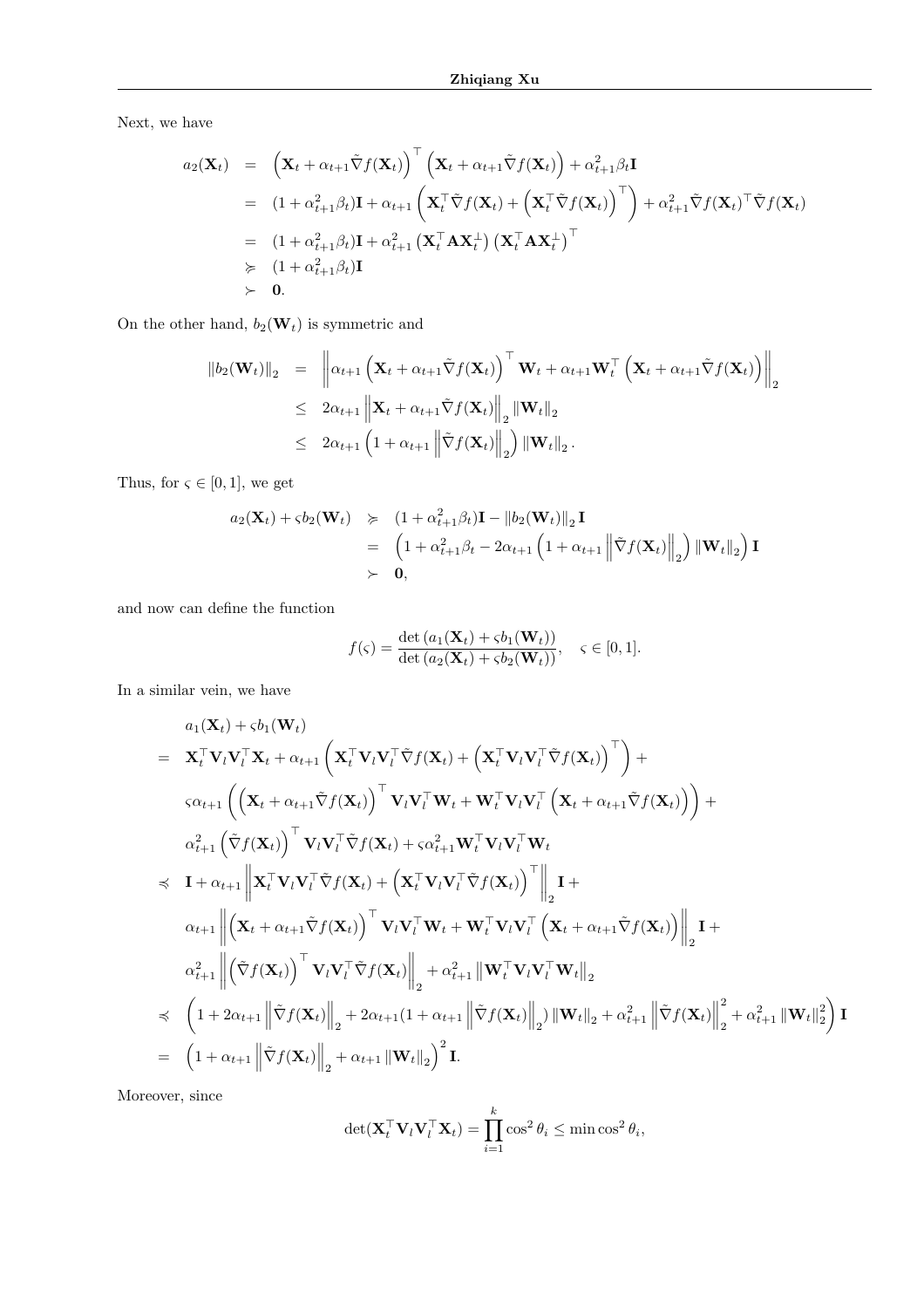we have

$$
\mathbf{X}_t^{\top} \mathbf{V}_l \mathbf{V}_l^{\top} \mathbf{X}_t \succcurlyeq \gamma \mathbf{I}.
$$

Then

$$
a_1(\mathbf{X}_t) + s b_1(\mathbf{W}_t)
$$
\n
$$
\geq \mathbf{X}_t^{\top} \mathbf{V}_l \mathbf{V}_l^{\top} \mathbf{X}_t + \alpha_{t+1} \left( \mathbf{X}_t^{\top} \mathbf{V}_l \mathbf{V}_l^{\top} \tilde{\nabla} f(\mathbf{X}_t) + \left( \mathbf{X}_t^{\top} \mathbf{V}_l \mathbf{V}_l^{\top} \tilde{\nabla} f(\mathbf{X}_t) \right)^{\top} \right) +
$$
\n
$$
s \alpha_{t+1} \left( \left( \mathbf{X}_t + \alpha_{t+1} \tilde{\nabla} f(\mathbf{X}_t) \right)^{\top} \mathbf{V}_l \mathbf{V}_l^{\top} \mathbf{W}_t + \mathbf{W}_t^{\top} \mathbf{V}_l \mathbf{V}_l^{\top} \left( \mathbf{X}_t + \alpha_{t+1} \tilde{\nabla} f(\mathbf{X}_t) \right) \right)
$$
\n
$$
\geq \gamma \mathbf{I} - \alpha_{t+1} \left\| \mathbf{X}_t^{\top} \mathbf{V}_l \mathbf{V}_l^{\top} \tilde{\nabla} f(\mathbf{X}_t) + \left( \mathbf{X}_t^{\top} \mathbf{V}_l \mathbf{V}_l^{\top} \tilde{\nabla} f(\mathbf{X}_t) \right)^{\top} \right\|_2 \mathbf{I} -
$$
\n
$$
\alpha_{t+1} \left\| \left( \mathbf{X}_t + \alpha_{t+1} \tilde{\nabla} f(\mathbf{X}_t) \right)^{\top} \mathbf{V}_l \mathbf{V}_l^{\top} \mathbf{W}_t + \mathbf{W}_t^{\top} \mathbf{V}_l \mathbf{V}_l^{\top} \left( \mathbf{X}_t + \alpha_{t+1} \tilde{\nabla} f(\mathbf{X}_t) \right) \right\|_2 \mathbf{I}
$$
\n
$$
\geq \left( \gamma - 2\alpha_{t+1} \left\| \tilde{\nabla} f(\mathbf{X}_t) \right\|_2 - 2\alpha_{t+1} \left( 1 + \alpha_{t+1} \left\| \tilde{\nabla} f(\mathbf{X}_t) \right\|
$$

which shows that

$$
a_1(\mathbf{X}_t) \succcurlyeq \left(\gamma - 2\alpha_{t+1} \left\| \tilde{\nabla} f(\mathbf{X}_t) \right\|_2 \right) \mathbf{I} \succ \mathbf{0}
$$

and both  $a_1(\mathbf{X}_t)$  and  $a_1(\mathbf{X}_t) + \varsigma b_1(\mathbf{W}_t)$  are invertible as well. For brevity, let

$$
\mathbf{H}_i = a_i(\mathbf{X}_t) + \varsigma b_i(\mathbf{W}_t), \quad i = 1, 2.
$$

Then the first-order and second order derivatives of  $f(\zeta) = \frac{\det(\mathbf{H}_1)}{\det(\mathbf{H}_2)}$  can be derived as follows,

$$
f'(\varsigma) = \left(\frac{d}{d\varsigma} \det\left(\mathbf{H}_1\right)\right) \det^{-1}\left(\mathbf{H}_2\right) - \det\left(\mathbf{H}_1\right) \det^{-2}\left(\mathbf{H}_2\right) \left(\frac{d}{d\varsigma} \det\left(\mathbf{H}_2\right)\right),
$$

and

$$
f''(\varsigma) = \left(\frac{d^2}{d\varsigma^2} \det(\mathbf{H}_1)\right) \det^{-1}(\mathbf{H}_2) - 2\left(\frac{d}{d\varsigma} \det(\mathbf{H}_1)\right) \det^{-2}(\mathbf{H}_2) \left(\frac{d}{d\varsigma} \det(\mathbf{H}_2)\right) + 2 \det(\mathbf{H}_1) \det^{-3}(\mathbf{H}_2) \left(\frac{d}{d\varsigma} \det(\mathbf{H}_2)\right)^2 - \det(\mathbf{H}_1) \det^{-2}(\mathbf{H}_2) \left(\frac{d^2}{d\varsigma^2} \det(\mathbf{H}_2)\right).
$$

Note that for an invertible matrix function  $F(x)$  of scalar variable x,

$$
\frac{d}{dx}\det(\mathbf{F}(x)) = \det(\mathbf{F}(x))\text{tr}\left(\mathbf{F}^{-1}(x)\frac{d}{dx}\mathbf{F}(x)\right) \quad \text{and} \quad \frac{d}{dx}\mathbf{F}^{-1}(x) = -\mathbf{F}^{-1}(x)\left(\frac{d}{dx}\mathbf{F}(x)\right)\mathbf{F}^{-1}(x).
$$

Hence, we can write

$$
\frac{d}{d\varsigma} \det (\mathbf{H}_i) = \det (\mathbf{H}_i) \operatorname{tr} (\mathbf{H}_i^{-1} b_i(\mathbf{W}_t)),
$$
\n
$$
\frac{d^2}{d\varsigma^2} \det (\mathbf{H}_i) = \det (\mathbf{H}_i) \operatorname{tr}^2 (\mathbf{H}_i^{-1} b_i(\mathbf{W}_t)) - \det (\mathbf{H}_i) \operatorname{tr} ((\mathbf{H}_i^{-1} b_i(\mathbf{W}_t))^2),
$$

and then

$$
f'(\varsigma)=\det\left(\mathbf{H}_1\right)\det^{-1}\left(\mathbf{H}_2\right)\left(\mathrm{tr}\left(\mathbf{H}_1^{-1}b_1(\mathbf{W}_t)\right)-\mathrm{tr}\left(\mathbf{H}_2^{-1}b_2(\mathbf{W}_t)\right)\right),\,
$$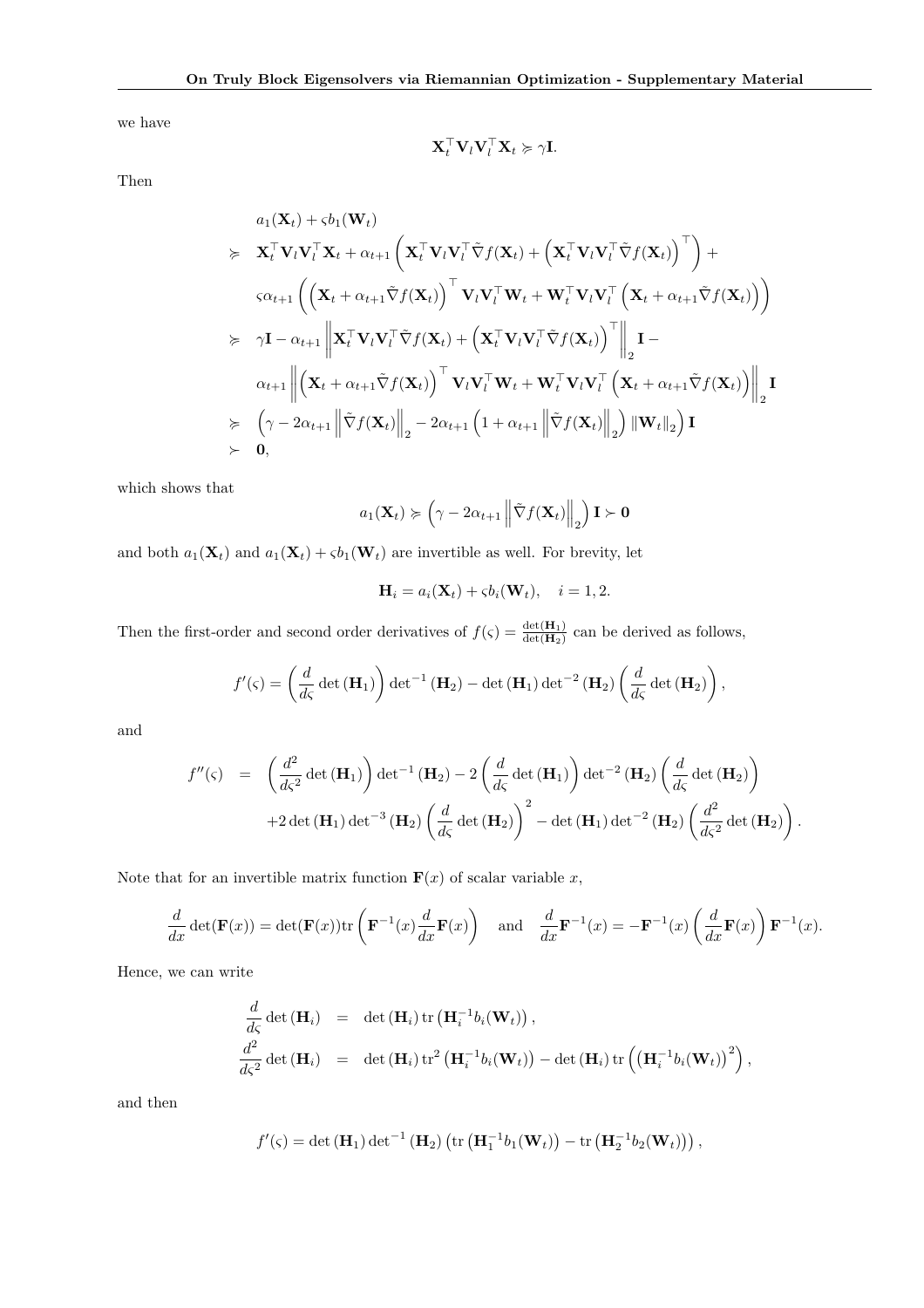and

$$
f''(\varsigma)
$$
\n
$$
= \det(\mathbf{H}_1) \det^{-1}(\mathbf{H}_2) \left( \operatorname{tr}^2 \left( \mathbf{H}_1^{-1} b_1(\mathbf{W}_t) \right) - \operatorname{tr} \left( \left( \mathbf{H}_1^{-1} b_1(\mathbf{W}_t) \right)^2 \right) - \right.
$$
\n
$$
= \operatorname{2tr} \left( \mathbf{H}_1^{-1} b_1(\mathbf{W}_t) \right) \operatorname{tr} \left( \mathbf{H}_2^{-1} b_2(\mathbf{W}_t) \right) + \operatorname{tr}^2 \left( \mathbf{H}_2^{-1} b_2(\mathbf{W}_t) \right) + \operatorname{tr} \left( \left( \mathbf{H}_2^{-1} b_2(\mathbf{W}_t) \right)^2 \right) \right)
$$
\n
$$
= \frac{\det(\mathbf{H}_1)}{\det(\mathbf{H}_2)} \left( \left( \operatorname{tr} \left( \mathbf{H}_1^{-1} b_1(\mathbf{W}_t) \right) - \operatorname{tr} \left( \mathbf{H}_2^{-1} b_2(\mathbf{W}_t) \right) \right)^2 - \operatorname{tr} \left( \left( \mathbf{H}_1^{-1} b_1(\mathbf{W}_t) \right)^2 \right) + \operatorname{tr} \left( \left( \mathbf{H}_2^{-1} b_2(\mathbf{W}_t) \right)^2 \right) \right).
$$

Thus, we get

$$
f'(0) = \frac{\det (a_1(\mathbf{X}_t))}{\det (a_2(\mathbf{X}_t))} \left( \operatorname{tr} (a_1^{-1}(\mathbf{X}_t) b_1(\mathbf{W}_t)) - \operatorname{tr} (a_2^{-1}(\mathbf{X}_t) b_2(\mathbf{W}_t)) \right),
$$

and

$$
\begin{split}\n&\left|f''(\varsigma)\right| \\
&\leq\quad \frac{\det\left(\mathbf{H}_1\right)}{\det\left(\mathbf{H}_2\right)}\left(2\mathrm{tr}^2\left(\mathbf{H}_1^{-1}b_1(\mathbf{W}_t)\right)+2\mathrm{tr}^2\left(\mathbf{H}_2^{-1}b_2(\mathbf{W}_t)\right)+\mathrm{tr}\left(\left(\mathbf{H}_1^{-1}b_1(\mathbf{W}_t)\right)^2\right)+\mathrm{tr}\left(\left(\mathbf{H}_2^{-1}b_2(\mathbf{W}_t)\right)^2\right)\right) \\
&\leq\quad (2k+1)\frac{\det\left(\mathbf{H}_1\right)}{\det\left(\mathbf{H}_2\right)}\left(\mathrm{tr}\left(\left(\mathbf{H}_1^{-1}b_1(\mathbf{W}_t)\right)^2\right)+\mathrm{tr}\left(\left(\mathbf{H}_2^{-1}b_2(\mathbf{W}_t)\right)^2\right)\right),\n\end{split}
$$

by the Cauchy-Schwartz inequality. In particular, since  $a_1(\mathbf{X}_t) \succ \mathbf{0}$  and  $\mathbb{E}[b_1(\mathbf{W}_t)|\mathbf{X}_t] \succcurlyeq \mathbf{0}$ , we have

$$
\mathbb{E}\left[\mathrm{tr}\left(a_1^{-1}(\mathbf{X}_t)b_1(\mathbf{W}_t)\right)|\mathbf{X}_t\right] = \mathrm{tr}\left(a_1^{-1}(\mathbf{X}_t)\mathbb{E}\left[b_1(\mathbf{W}_t)|\mathbf{X}_t\right]\right) \geq 0,
$$

and thus

$$
\mathbb{E}\left[f'(0)|\mathbf{X}_t\right] = \frac{\det\left(a_1(\mathbf{X}_t)\right)}{\det\left(a_2(\mathbf{X}_t)\right)}\left(\text{tr}\left(a_1^{-1}(\mathbf{X}_t)\mathbb{E}\left[b_1(\mathbf{W}_t)|\mathbf{X}_t\right]\right) - \text{tr}\left(a_2^{-1}(\mathbf{X}_t)\mathbb{E}\left[b_2(\mathbf{W}_t)|\mathbf{X}_t\right]\right)\right) \geq 0.
$$

In addition, note that

$$
\frac{\det\left(\mathbf{H}_{1}\right)}{\det\left(\mathbf{H}_{2}\right)} \leq \left(\frac{\left(1+\alpha_{t+1}\left\|\tilde{\nabla}f(\mathbf{X}_{t})\right\|_{2}+\alpha_{t+1}\left\|\mathbf{W}_{t}\right\|_{2}\right)^{2}}{1+\alpha_{t+1}^{2}\beta_{t}-2\alpha_{t+1}\left(1+\alpha_{t+1}\left\|\tilde{\nabla}f(\mathbf{X}_{t})\right\|_{2}\right)\left\|\mathbf{W}_{t}\right\|_{2}}\right)^{k} \leq \left(\frac{\left(1+\alpha_{t+1}\left\|\tilde{\nabla}f(\mathbf{X}_{t})\right\|_{2}+\alpha_{t+1}\beta_{t}^{1/2}\right)^{2}}{1+\alpha_{t+1}^{2}\beta_{t}-2\alpha_{t+1}\beta_{t}^{1/2}\left(1+\alpha_{t+1}\left\|\tilde{\nabla}f(\mathbf{X}_{t})\right\|_{2}\right)}\right)^{k},
$$

and

$$
\operatorname{tr}\left(\left(\mathbf{H}_{i}^{-1}b_{i}(\mathbf{W}_{t})\right)^{2}\right) \n\leq \|\mathbf{H}_{i}^{-1}b_{i}(\mathbf{W}_{t})\|_{F}^{2} \leq \|\mathbf{H}_{i}^{-1}\|_{2}^{2} \|b_{i}(\mathbf{W}_{t})\|_{F}^{2} = \frac{\|b_{i}(\mathbf{W}_{t})\|_{F}^{2}}{\lambda_{min}^{2}(\mathbf{H}_{i})} \n\leq \left(\frac{2\alpha_{t+1}\left(1+\alpha_{t+1}\left\|\tilde{\nabla}f(\mathbf{X}_{t})\right\|_{2}\right)\|\mathbf{W}_{t}\|_{F} + \frac{1-(-1)^{i}}{2}\alpha_{t+1}^{2}\|\mathbf{W}_{t}\|_{F}^{2}}{\frac{1-(-1)^{i}}{2}\left(\gamma-2\alpha_{t+1}\left\|\tilde{\nabla}f(\mathbf{X}_{t})\right\|_{2}\right) + \frac{1+(-1)^{i}}{2}(1+\alpha_{t+1}^{2}\beta_{t}) - 2\alpha_{t+1}\left(1+\alpha_{t+1}\left\|\tilde{\nabla}f(\mathbf{X}_{t})\right\|_{2}\right)\|\mathbf{W}_{t}\|_{2}\right)}{2\alpha_{t+1}\beta_{t}^{1/2}\left(1+\alpha_{t+1}\left\|\tilde{\nabla}f(\mathbf{X}_{t})\right\|_{2}\right) + \frac{1-(-1)^{i}}{2}\alpha_{t+1}^{2}\beta_{t}} \n\leq \left(\frac{2\alpha_{t+1}\beta_{t}^{1/2}\left(1+\alpha_{t+1}\left\|\tilde{\nabla}f(\mathbf{X}_{t})\right\|_{2}\right) + \frac{1-(-1)^{i}}{2}\alpha_{t+1}^{2}\beta_{t}}{\frac{1-(-1)^{i}}{2}\left(\gamma-2\alpha_{t+1}\left\|\tilde{\nabla}f(\mathbf{X}_{t})\right\|_{2}\right) + \frac{1+(-1)^{i}}{2}(1+\alpha_{t+1}^{2}\beta_{t}) - 2\alpha_{t+1}\beta_{t}^{1/2}\left(1+\alpha_{t+1}\left\|\tilde{\nabla}f(\mathbf{X}_{t})\right\|_{2}\right)}{\gamma}\right)^{2}.
$$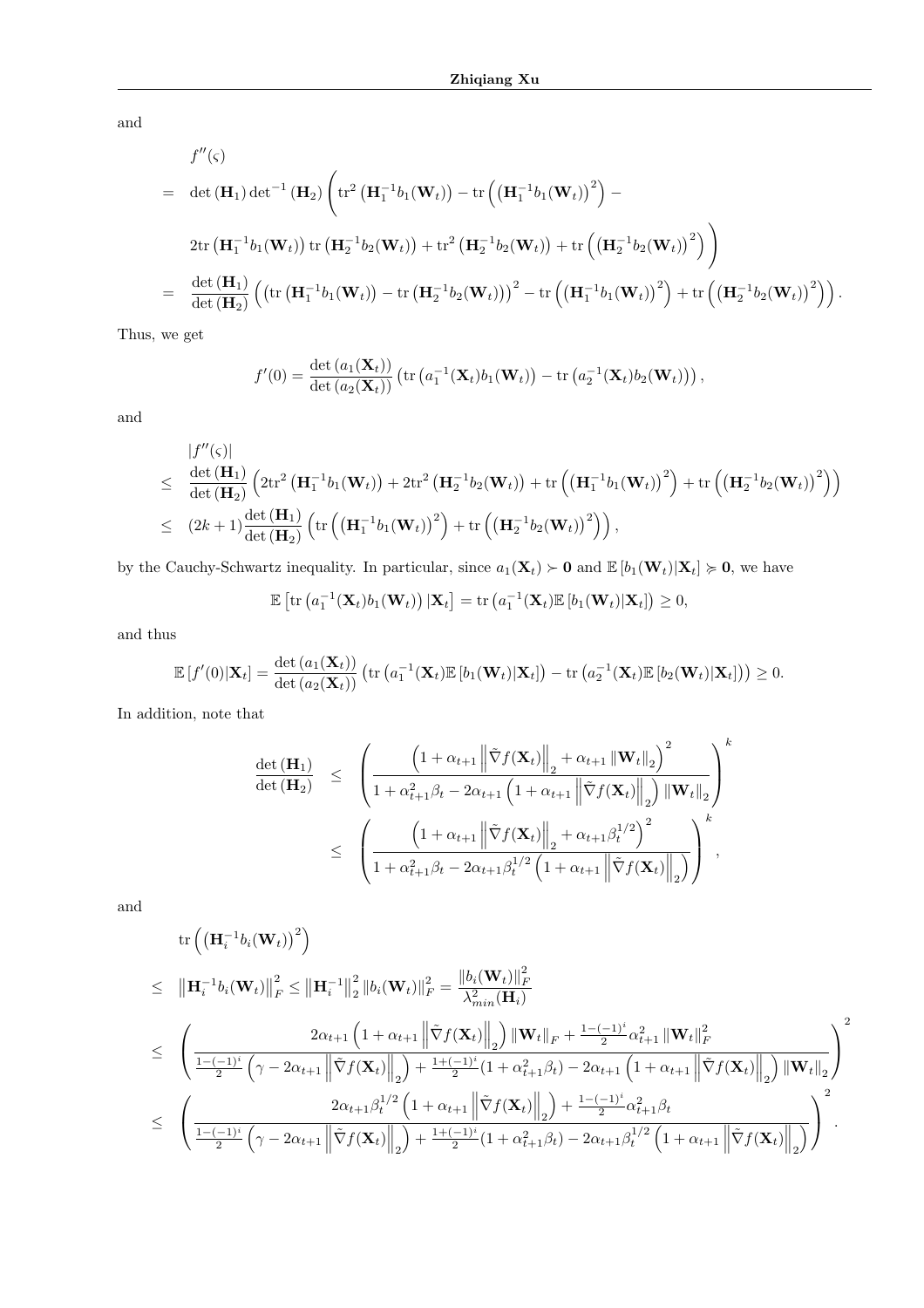Thus  $|f''(\varsigma)|$  can be bounded as follows:

$$
|f''(\varsigma)|
$$
  
\n
$$
\leq (2k+1)\alpha_{t+1}^{2}\beta_{t} \left( \frac{\left(1 + \alpha_{t+1}\delta_{t} + \alpha_{t+1}\beta_{t}^{1/2}\right)^{2}}{1 - 2\alpha_{t+1}\beta_{t}^{1/2} (1 + \alpha_{t+1}\delta_{t})} \right)^{k}
$$
  
\n
$$
\left( \left(\frac{2 + 2\alpha_{t+1}\delta_{t} + \alpha_{t+1}\beta_{t}^{1/2}}{\gamma - 2\alpha_{t+1}\delta_{t} - 2\alpha_{t+1}\beta_{t}^{1/2} (1 + \alpha_{t+1}\delta_{t})} \right)^{2} + 4\left(\frac{1 + \alpha_{t+1}\delta_{t}}{1 - 2\alpha_{t+1}\beta_{t}^{1/2} (1 + \alpha_{t+1}\delta_{t})} \right)^{2} \right)
$$
  
\n
$$
\triangleq 2\alpha_{t+1}^{2}\beta_{t}\xi_{t},
$$

where we have used that  $\left\|\tilde{\nabla}f(\mathbf{X}_t)\right\|_2 \le \left\|\tilde{\nabla}f(\mathbf{X}_t)\right\|_F \le \delta_t$ . It is easy to see that  $\xi_t$  is a monotonically increasing function with respect to each input variable in their given ranges.

Finally, we could write

$$
\mathbb{E}\left[\frac{\det\left(a_1(\mathbf{X}_t) + b_1(\mathbf{W}_t)\right)}{\det\left(a_2(\mathbf{X}_t) + b_2(\mathbf{W}_t)\right)}\Big|\mathbf{X}_t\right]
$$
\n
$$
= \mathbb{E}\left[f(1)|\mathbf{X}_t\right] = f(0) + \mathbb{E}\left[f'(0)|\mathbf{X}_t\right] + \frac{1}{2}\mathbb{E}\left[f''(\varsigma)\Big|\mathbf{X}_t\right], \quad \varsigma \in [0, 1]
$$
\n
$$
\geq f(0) + \mathbb{E}\left[f'(0)|\mathbf{X}_t\right] - \frac{1}{2}\mathbb{E}\left[\max_{\varsigma \in [0, 1]}|f''(\varsigma)|\Big|\mathbf{X}_t\right]
$$
\n
$$
\geq f(0) - \alpha_{t+1}^2 \beta_t \xi_t = \frac{\det\left(a_1(\mathbf{X}_t)\right)}{\det\left(a_2(\mathbf{X}_t)\right)} - \alpha_{t+1}^2 \beta_t \xi_t.
$$

**Lemma B.5.** If  $\det(\mathbf{X}_t^\top \mathbf{V}_l \mathbf{V}_l^\top \mathbf{X}_t) > \gamma$  and  $2\alpha_{t+1}\delta_t < \gamma$ ,  $0 < \gamma < 1$ , then

$$
\det(a_1(\mathbf{X}_t)) \geq \det(\mathbf{X}_t^\top \mathbf{V}_l \mathbf{V}_l^\top \mathbf{X}_t) + 2\alpha_{t+1} \det(\mathbf{X}_t^\top \mathbf{V}_l \mathbf{V}_l^\top \mathbf{X}_t) E(\mathbf{X}_t) - \eta_t \alpha_{t+1}^2 \delta_t^2 \triangleq \varrho_t
$$

and

$$
\det(a_2(\mathbf{X}_t)) \le 1 + \zeta_t \alpha_{t+1}^2 (k^{1/2} \beta_t + \delta_t^2),
$$

where

$$
\eta_t = 2(k+1)(1+\alpha_{t+1}\delta_t)^{2k}(\frac{1+\alpha_{t+1}\delta_t}{\gamma-2\alpha_{t+1}\delta_t})^2,
$$
  
\n
$$
\zeta_t = k(1+\alpha_{t+1}^2\beta_t+\alpha_{t+1}^2\delta_t^2)^k,
$$
  
\n
$$
E(\mathbf{X}_t) = \text{tr}(\mathbf{Q}_{l,t}^\top \Sigma_l \mathbf{Q}_{l,t}) - \text{tr}(\mathbf{X}_t^\top \mathbf{A} \mathbf{X}_t),
$$

with  $\Sigma_l = \text{diag}(\lambda_1, \dots, \lambda_l)$  and  $\mathbf{Q}_{l,t}$  from the thin SVD:

$$
\mathbf{X}_t^{\top}\mathbf{V}_l = \mathbf{P}_{l,t}\mathbf{\Lambda}_{l,t}\mathbf{Q}_{l,t}^{\top},
$$

i.e.,  $\mathbf{Q}_{l,t} \in \text{St}(l,k)$ .

Proof. Define functions

$$
h_1(\varsigma) = \det (a_1(\mathbf{X}_t; \varsigma)) \triangleq \det \left( \left( \mathbf{X}_t + \varsigma \alpha_{t+1} \tilde{\nabla} f(\mathbf{X}_t) \right)^\top \mathbf{V}_l \mathbf{V}_l^\top \left( \mathbf{X}_t + \varsigma \alpha_{t+1} \tilde{\nabla} f(\mathbf{X}_t) \right) \right),
$$
  
\n
$$
h_2(\varsigma) = \det (a_2(\mathbf{X}_t; \varsigma)) \triangleq \det \left( \left( \mathbf{X}_t + \varsigma^{1/2} \alpha_{t+1} \tilde{\nabla} f(\mathbf{X}_t) \right)^\top \left( \mathbf{X}_t + \varsigma^{1/2} \alpha_{t+1} \tilde{\nabla} f(\mathbf{X}_t) \right) + \varsigma \alpha_{t+1}^2 \beta_t \mathbf{I} \right)
$$
  
\n
$$
= \det \left( \mathbf{I} + \varsigma \alpha_{t+1}^2 \left( \beta_t \mathbf{I} + \tilde{\nabla} f(\mathbf{X}_t)^\top \tilde{\nabla} f(\mathbf{X}_t) \right) \right),
$$

 $\Box$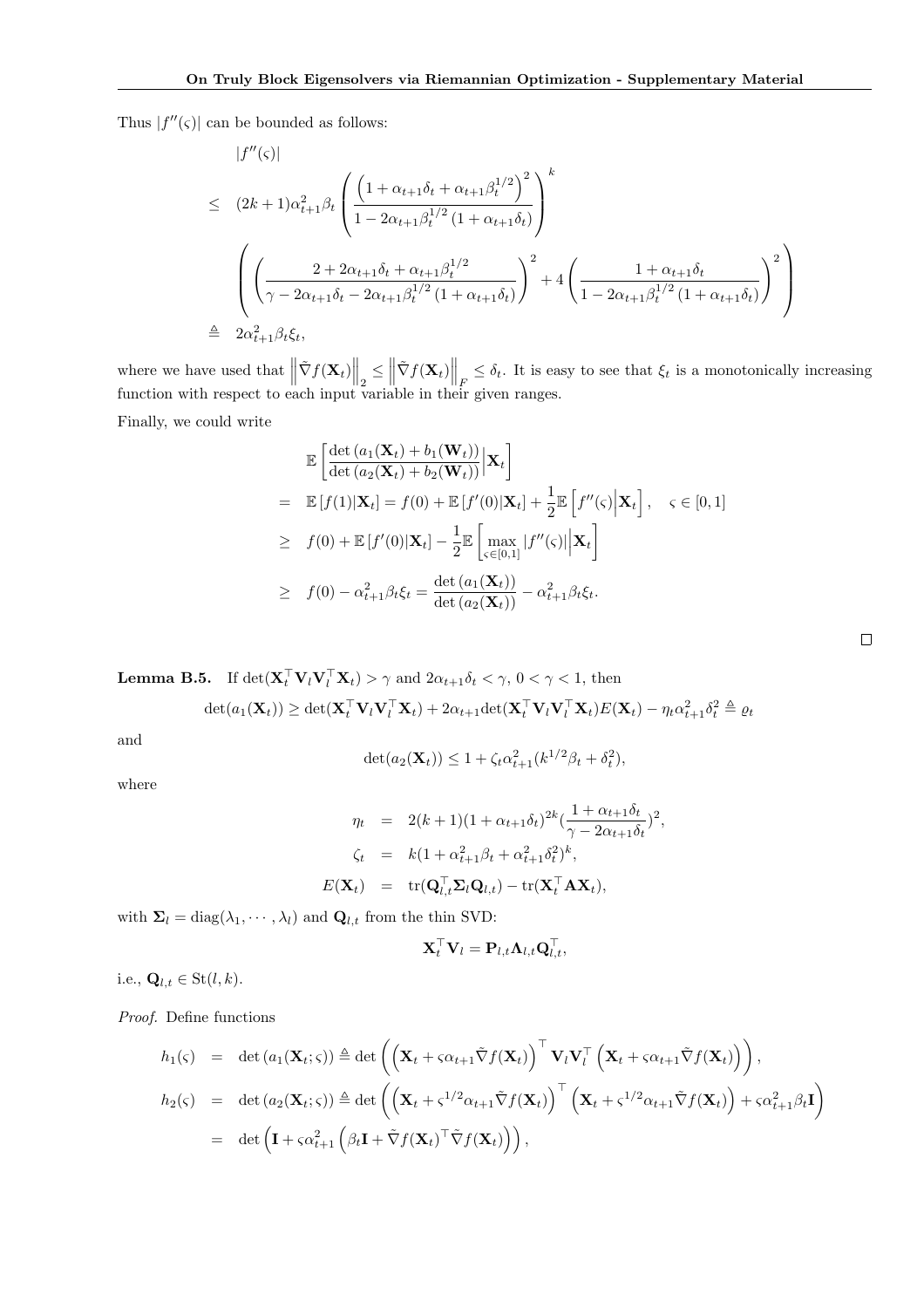where  $\varsigma \in [0,1]$ . From the proof of the preceding lemma, we have that for  $i = 1, 2$ ,

$$
h'_{i}(\varsigma) = \det (a_{i}(\mathbf{X}_{t};\varsigma)) \operatorname{tr} \left( a_{i}^{-1}(\mathbf{X}_{t};\varsigma) \frac{d a_{i}(\mathbf{X}_{t};\varsigma)}{d\varsigma} \right)
$$
  
\n
$$
h''_{i}(\varsigma) = \det (a_{i}(\mathbf{X}_{t};\varsigma)) \left( \operatorname{tr}^{2} \left( a_{i}^{-1}(\mathbf{X}_{t};\varsigma) \frac{d a_{i}(\mathbf{X}_{t};\varsigma)}{d\varsigma} \right) - \operatorname{tr} \left( \left( a_{i}^{-1}(\mathbf{X}_{t};\varsigma) \frac{d a_{i}(\mathbf{X}_{t};\varsigma)}{d\varsigma} \right)^{2} \right) \right)
$$
  
\n
$$
+ \det (a_{i}(\mathbf{X}_{t};\varsigma)) \operatorname{tr} \left( a_{i}^{-1}(\mathbf{X}_{t};\varsigma) \frac{d^{2} a_{i}(\mathbf{X}_{t};\varsigma)}{d\varsigma^{2}} \right)
$$

and

$$
|h''_i(\varsigma)| \leq (k+1) \det(a_i(\mathbf{X}_t; \varsigma)) \operatorname{tr} \left( \left( a_i^{-1}(\mathbf{X}_t; \varsigma) \frac{d a_i(\mathbf{X}_t; \varsigma)}{d\varsigma} \right)^2 \right)
$$
  
 
$$
\leq (k+1) \det(a_i(\mathbf{X}_t; \varsigma)) \left( \frac{\left\| \frac{d a_i(\mathbf{X}_t; \varsigma)}{d\varsigma} \right\|_F^2 + \left\| \frac{d^2 a_i(\mathbf{X}_t; \varsigma)}{d\varsigma^2} \right\|_F \lambda_{min}(a_i(\mathbf{X}_t; \varsigma))}{\lambda_{min}^2(a_i(\mathbf{X}_t; \varsigma))} \right).
$$

Note that

$$
\frac{d a_1(\mathbf{X}_t; \varsigma)}{d \varsigma} = \alpha_{t+1} (\tilde{\nabla} f(\mathbf{X}_t))^\top \mathbf{V}_l \mathbf{V}_l^\top (\mathbf{X}_t + \varsigma \alpha_{t+1} \tilde{\nabla} f(\mathbf{X}_t)) +
$$
\n
$$
\alpha_{t+1} (\mathbf{X}_t + \varsigma \alpha_{t+1} \tilde{\nabla} f(\mathbf{X}_t))^\top \mathbf{V}_l \mathbf{V}_l^\top \tilde{\nabla} f(\mathbf{X}_t),
$$
\n
$$
\frac{d^2 a_1(\mathbf{X}_t; \varsigma)}{d \varsigma^2} = 2\alpha_{t+1} (\tilde{\nabla} f(\mathbf{X}_t))^\top \mathbf{V}_l \mathbf{V}_l^\top (\tilde{\nabla} f(\mathbf{X}_t)),
$$
\n
$$
\frac{d a_2(\mathbf{X}_t; \varsigma)}{d \varsigma} = \alpha_{t+1}^2 (\beta_t \mathbf{I} + \tilde{\nabla} f(\mathbf{X}_t)^\top \tilde{\nabla} f(\mathbf{X}_t)),
$$

and

$$
\mathbf{0} \prec (\gamma - 2\alpha_{t+1}\delta_t) \mathbf{I} \preccurlyeq a_1(\mathbf{X}_t; \varsigma) \preccurlyeq (1 + \alpha_{t+1}\delta_t)^2 \mathbf{I},
$$
  

$$
\mathbf{0} \prec \mathbf{I} \preccurlyeq a_2(\mathbf{X}_t; \varsigma) \preccurlyeq (1 + \alpha_{t+1}^2 \beta_t + \alpha_{t+1}^2 \delta_t^2) \mathbf{I}.
$$

Thus, we get

$$
h'_1(0) = 2\alpha_{t+1}\det\left(\mathbf{X}_t^\top\mathbf{V}_l\mathbf{V}_l^\top\mathbf{X}_t\right) \operatorname{tr}\left(\left(\mathbf{X}_t^\top\mathbf{V}_l\mathbf{V}_l^\top\mathbf{X}_t\right)^{-1}\mathbf{X}_t^\top\mathbf{V}_l\mathbf{V}_l^\top\tilde{\nabla}f(\mathbf{X}_t)\right) = 2\alpha_{t+1}\det\left(\mathbf{X}_t^\top\mathbf{V}_l\mathbf{V}_l^\top\mathbf{X}_t\right)\left(\operatorname{tr}\left(\left(\mathbf{X}_t^\top\mathbf{V}_l\mathbf{V}_l^\top\mathbf{X}_t\right)^{-1}\mathbf{X}_t^\top\mathbf{V}_l\mathbf{V}_l^\top\mathbf{A}\mathbf{X}_t\right) - \operatorname{tr}\left(\mathbf{X}_t^\top\mathbf{A}\mathbf{X}_t\right)\right) = 2\alpha_{t+1}\det\left(\mathbf{X}_t^\top\mathbf{V}_l\mathbf{V}_l^\top\mathbf{X}_t\right)\left(\operatorname{tr}\left(\mathbf{\Sigma}_l\mathbf{V}_l^\top\mathbf{X}_t\left(\mathbf{X}_t^\top\mathbf{V}_l\mathbf{V}_l^\top\mathbf{X}_t\right)^{-1}\mathbf{X}_t^\top\mathbf{V}_l\right) - \operatorname{tr}\left(\mathbf{X}_t^\top\mathbf{A}\mathbf{X}_t\right)\right).
$$

Let  $\mathbf{X}_t^{\top} \mathbf{V}_l = \mathbf{P}_{l,t} \mathbf{\Lambda}_{l,t} \mathbf{Q}_{l,t}^{\top} \in \mathbf{R}^{k \times l}$  be its thin SVD. Then

$$
\mathbf{V}_{l}^{\top} \mathbf{X}_{t} \left( \mathbf{X}_{t}^{\top} \mathbf{V}_{l} \mathbf{V}_{l}^{\top} \mathbf{X}_{t} \right)^{-1} \mathbf{X}_{t}^{\top} \mathbf{V}_{l} = \mathbf{Q}_{l,t} \mathbf{Q}_{l,t}^{\top}.
$$

Thus,

$$
h'_1(0) = 2\alpha_{t+1} \det \left( \mathbf{X}_t^\top \mathbf{V}_l \mathbf{V}_l^\top \mathbf{X}_t \right) \left( \operatorname{tr} \left( \mathbf{Q}_{l,t}^\top \Sigma_l \mathbf{Q}_{l,t} \right) - \operatorname{tr} \left( \mathbf{X}_t^\top \mathbf{A} \mathbf{X}_t \right) \right).
$$

In addition, we have

$$
0 \leq h'_{2}(\varsigma) = \det (a_{2}(\mathbf{X}_{t};\varsigma)) \operatorname{tr} \left( a_{2}^{-1}(\mathbf{X}_{t};\varsigma) \frac{d a_{2}(\mathbf{X}_{t};\varsigma)}{d \varsigma} \right)
$$
  
 
$$
\leq k \det (a_{2}(\mathbf{X}_{t};\varsigma)) \frac{\left\| \frac{d a_{2}(\mathbf{X}_{t};\varsigma)}{d \varsigma} \right\|_{F}}{\lambda_{min} (a_{2}(\mathbf{X}_{t};\varsigma))}
$$
  
 
$$
\leq k \alpha_{t+1}^{2} \left( 1 + \alpha_{t+1}^{2} \beta_{t} + \alpha_{t+1}^{2} \delta_{t}^{2} \right)^{k} \left( k^{1/2} \beta_{t} + \delta_{t}^{2} \right).
$$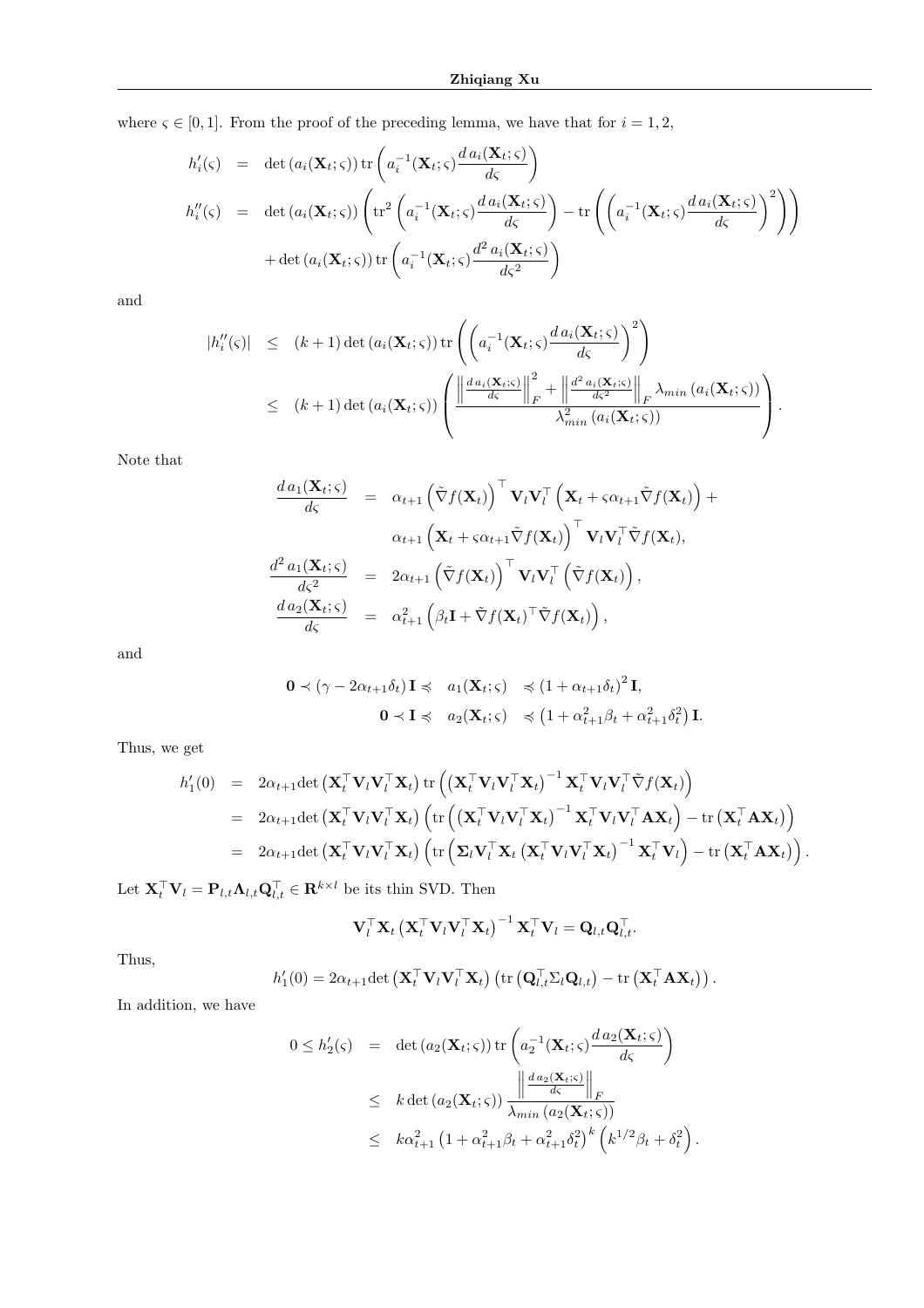and

$$
|h''_1(\varsigma)| \leq 8(k+1)\alpha_{t+1}^2 \delta_t^2 (1+\alpha_{t+1}\delta_t)^{2k} \left(\frac{1+\alpha_{t+1}\delta_t}{\gamma-2\alpha_{t+1}\delta_t}\right)^2.
$$

We now can arrive at

$$
\begin{array}{rcl}\n\det (a_1(\mathbf{X}_t)) & = & h_1(1) \\
& = & h_1(0) + h_1'(0) + \frac{1}{2}h_1''(\varsigma), \quad \varsigma \in [0, 1] \\
& \geq & h_1(0) + h_1'(0) - \frac{1}{2} \max_{\varsigma \in [0, 1]} |h_1''(\varsigma)| \\
& \geq & \det \left( \mathbf{X}_t^\top \mathbf{V}_l \mathbf{V}_l^\top \mathbf{X}_t \right) + 2\alpha_{t+1} \det \left( \mathbf{X}_t^\top \mathbf{V}_l \mathbf{V}_l^\top \mathbf{X}_t \right) E(\mathbf{X}_t) \\
& \quad - 4(k+1)\alpha_{t+1}^2 \delta_t^2 \left( 1 + \alpha_{t+1} \delta_t \right)^{2k} \left( \frac{1 + \alpha_{t+1} \delta_t}{\gamma - 2\alpha_{t+1} \delta_t} \right)^2,\n\end{array}
$$

and

$$
\begin{array}{rcl}\n\det (a_2(\mathbf{X}_t)) & = & h_2(1) \\
& \leq & h_1(0) + \max_{\varsigma \in [0,1]} |h_1'(\varsigma)| \\
& \leq & 1 + k\alpha_{t+1}^2 \left(1 + \alpha_{t+1}^2 \beta_t + \alpha_{t+1}^2 \delta_t^2\right)^k \left(k^{1/2}\beta_t + \delta_t^2\right).\n\end{array}
$$

Let

$$
\eta_t = 4(k+1) (1 + \alpha_{t+1} \delta_t)^{2k} \left( \frac{1 + \alpha_{t+1} \delta_t}{\gamma - 2\alpha_{t+1} \delta_t} \right)^2,
$$
  

$$
\zeta_t = k \left( 1 + \alpha_{t+1}^2 \beta_t + \alpha_{t+1}^2 \delta_t^2 \right)^k.
$$

Then we can write

$$
\det (a_1(\mathbf{X}_t)) \geq \det (\mathbf{X}_t^{\top} \mathbf{V}_l \mathbf{V}_l^{\top} \mathbf{X}_t) + 2\alpha_{t+1} \det (\mathbf{X}_t^{\top} \mathbf{V}_l \mathbf{V}_l^{\top} \mathbf{X}_t) E(\mathbf{X}_t) - \eta_t \alpha_{t+1}^2 \delta_t^2
$$
\n
$$
\triangleq \varrho_t,
$$
\n
$$
\det (a_2(\mathbf{X}_t)) \leq 1 + \zeta_t \alpha_{t+1}^2 \left( k^{1/2} \beta_t + \delta_t^2 \right).
$$

Lemma B.6. Bounded difference of potential functions:

$$
|\Psi(\mathbf{X}_{t+1},\mathbf{V}_l)-\Psi(\mathbf{X}_t,\mathbf{V}_l)|\leq \omega_t\alpha_{t+1},
$$

where

$$
\omega_t = \frac{2k\beta_t^{1/2}(1+\alpha_{t+1}\delta_t) + \alpha_{t+1}\beta_t}{\gamma - 2\alpha_{t+1}\delta_t} + 2k\beta_t^{1/2}(1+\alpha_{t+1}\delta_t) + \alpha_{t+1}\beta_t\xi_t.
$$

Proof. From the proof of Lemma 3.8, we have that

$$
\Psi(\mathbf{X}_{t+1}, \mathbf{V}_l) = f(0) + f'(0) + \frac{1}{2}f''(\varsigma), \quad \varsigma \in [0, 1]
$$

where

$$
f(0) = \Psi(\mathbf{X}_t, \mathbf{V}_l),
$$
  
\n
$$
f'(0) = \Psi(\mathbf{X}_t, \mathbf{V}_l) (\text{tr} (a_1^{-1}(\mathbf{X}_t)b_1(\mathbf{W}_t)) - \text{tr} (a_2^{-1}(\mathbf{X}_t)b_2(\mathbf{W}_t))).
$$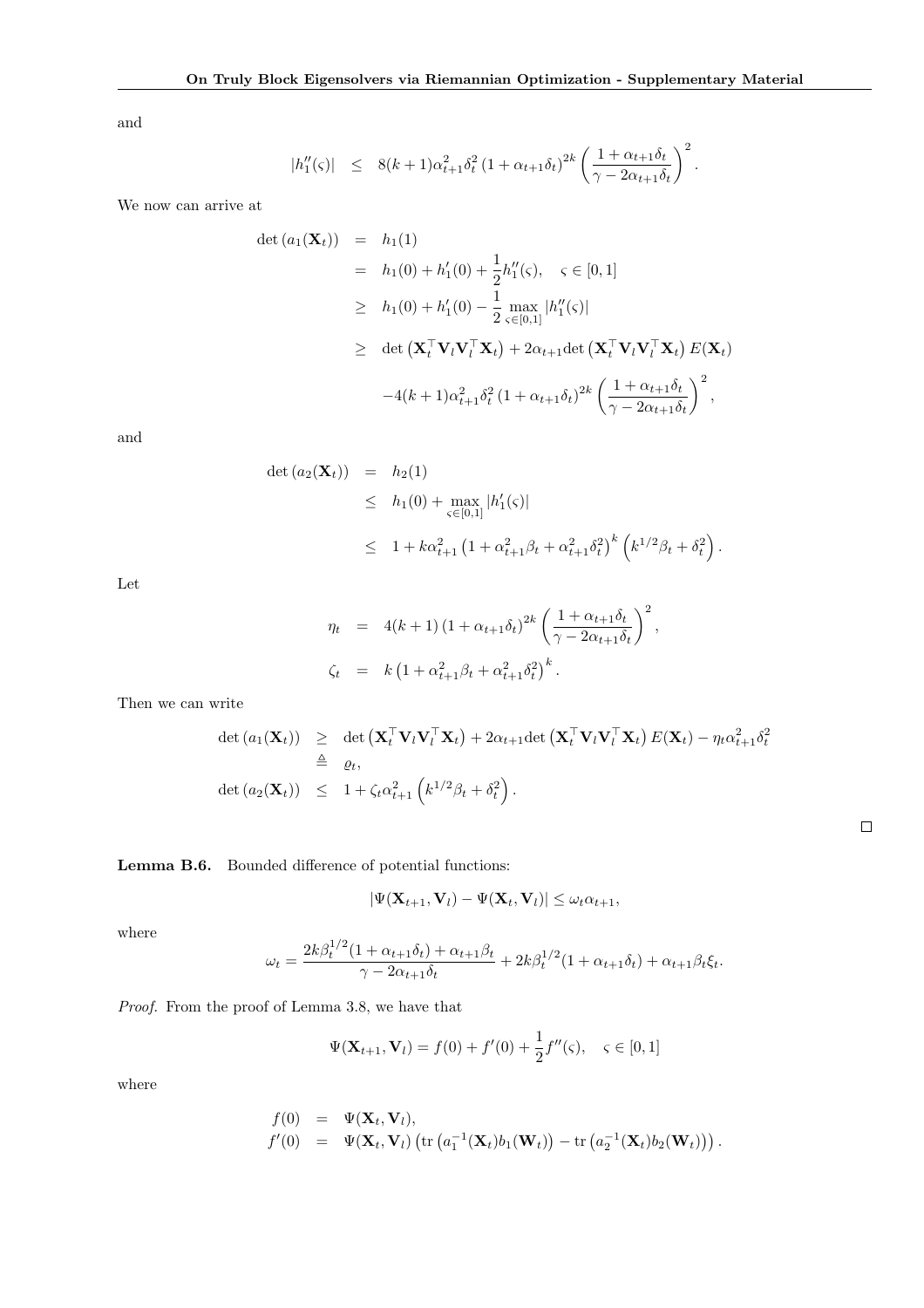and  $|f''(\varsigma)| \leq 2\alpha_{t+1}^2 \beta_t \xi_t$ . To bound the difference, we need the following

$$
\begin{aligned}\n\mathbf{0} &\prec (\gamma - 2\alpha_{t+1}\delta_t) \mathbf{I} \preccurlyeq & a_1(\mathbf{X}_t) &\preccurlyeq (1 + \alpha_{t+1}\delta_t)^2 \mathbf{I}, \\
\mathbf{0} &\prec \mathbf{I} \preccurlyeq & a_2(\mathbf{X}_t) = \mathbf{Y}_t^\top \mathbf{Y}_t + \alpha_{t+1}^2 \mathbf{W}_t^\top \mathbf{W}_t &\preccurlyeq (1 + \alpha_{t+1}^2 \beta_t + \alpha_{t+1}^2 \delta_t^2) \mathbf{I},\n\end{aligned}
$$

and

$$
||b_1(\mathbf{W}_t)||_F \le 2\alpha_{t+1} ||\text{sym}(\mathbf{Y}_t^\top \mathbf{V}_l \mathbf{V}_l^\top \mathbf{W}_t)||_F + \alpha_{t+1}^2 ||\mathbf{W}_t^\top \mathbf{V}_l \mathbf{V}_l^\top \mathbf{W}_t||_F
$$
  
\n
$$
\le 2\alpha_{t+1}\beta_t^{1/2} (1 + \alpha_{t+1}\delta_t) + \alpha_{t+1}^2 \beta_t,
$$
  
\n
$$
||b_2(\mathbf{W}_t)||_F \le 2\alpha_{t+1} ||\text{sym}(\mathbf{Y}_t^\top \mathbf{W}_t)||_F
$$
  
\n
$$
\le 2\alpha_{t+1}\beta_t^{1/2} (1 + \alpha_{t+1}\delta_t).
$$

Thus, we get

$$
|\Psi(\mathbf{X}_{t+1}, \mathbf{V}_{l}) - \Psi(\mathbf{X}_{t}, \mathbf{V}_{l})|
$$
  
\n
$$
\leq |f'(0)| + \frac{1}{2}|f''(\varsigma)|
$$
  
\n
$$
\leq \frac{k||b_1(\mathbf{W}_{t})||_F}{\lambda_{min}(a_1(\mathbf{X}_{t}))} + \frac{k||b_2(\mathbf{W}_{t})||_F}{\lambda_{min}(a_2(\mathbf{X}_{t}))} + \alpha_{t+1}^2 \beta_t \xi_t
$$
  
\n
$$
\leq \frac{2k\alpha_{t+1}\beta_t^{1/2}(1 + \alpha_{t+1}\delta_t) + \alpha_{t+1}^2 \beta_t}{\gamma - 2\alpha_{t+1}\delta_t} + 2k\alpha_{t+1}\beta_t^{1/2}(1 + \alpha_{t+1}\delta_t) + \alpha_{t+1}^2 \beta_t \xi_t
$$
  
\n
$$
= \alpha_{t+1} \left( \frac{2k\beta_t^{1/2}(1 + \alpha_{t+1}\delta_t) + \alpha_{t+1}\beta_t}{\gamma - 2\alpha_{t+1}\delta_t} + 2k\beta_t^{1/2}(1 + \alpha_{t+1}\delta_t) + \alpha_{t+1}\beta_t \xi_t \right).
$$

**Lemma B.7.** If  $\det(\mathbf{X}_t^\top \mathbf{V}_l \mathbf{V}_l^\top \mathbf{X}_t) > \gamma$ ,  $0 < \gamma < 1$  and

$$
0 < \alpha_{t+1} \le \min\{\frac{\gamma}{8k^{1/2} \left(\|\mathbf{A}\|_2 + (4+\gamma)\beta^{1/2}\right)}, \frac{\gamma^{1/2}}{2k^{1/2}\eta^{1/2} \|\mathbf{A}\|_2}\},\
$$

then

$$
2\alpha_{t+1}\delta_t + 2\alpha_{t+1}\beta_t^{1/2}(1 + \alpha_{t+1}\delta_t) < \gamma/2, \qquad 0 < \eta_t \le \eta \triangleq 2(k+1)(1 + \gamma/4)^{2(k+1)}(\gamma/2)^{-2},
$$
\n
$$
0 < \zeta_t \le \zeta \triangleq k(1 + (\gamma/4)^2)^k, \qquad 0 < \xi_t \le \xi \triangleq (2k+1)(2 + \gamma/2)^{2(k+1)}(\gamma/2)^{-2},
$$
\n
$$
0 < \omega_t \le \omega \triangleq 7k^{3/2}\beta^{1/2}(1 + \frac{\gamma}{4})(\xi + (\frac{\gamma}{4})^{-1}).
$$

*Proof.* First let  $\alpha_{t+1} \leq \frac{\gamma}{8k^{1/2} ||\mathbf{A}||_2}$ . Then

$$
2\alpha_{t+1}\delta_t = 4\alpha_{t+1}k^{1/2} \|\mathbf{A}\|_2 \Psi(\mathbf{X}_t, \mathbf{V}_k)
$$
  
\n
$$
\leq 4\alpha_{t+1}k^{1/2} \|\mathbf{A}\|_2
$$
  
\n
$$
\leq \frac{\gamma}{2},
$$

and

$$
2\alpha_{t+1}\delta_t + 2\alpha_{t+1}\beta_t^{1/2}(1 + \alpha_{t+1}\delta_t)
$$
  
\n
$$
\leq 4\alpha_{t+1}k^{1/2} \|\mathbf{A}\|_2 + 2\alpha_{t+1}\sqrt{48k\beta}(1 + \frac{\gamma}{4})
$$
  
\n
$$
\leq 4k^{1/2} \left( \|\mathbf{A}\|_2 + (4 + \gamma)\beta^{1/2} \right) \alpha_{t+1} \leq \frac{\gamma}{2}.
$$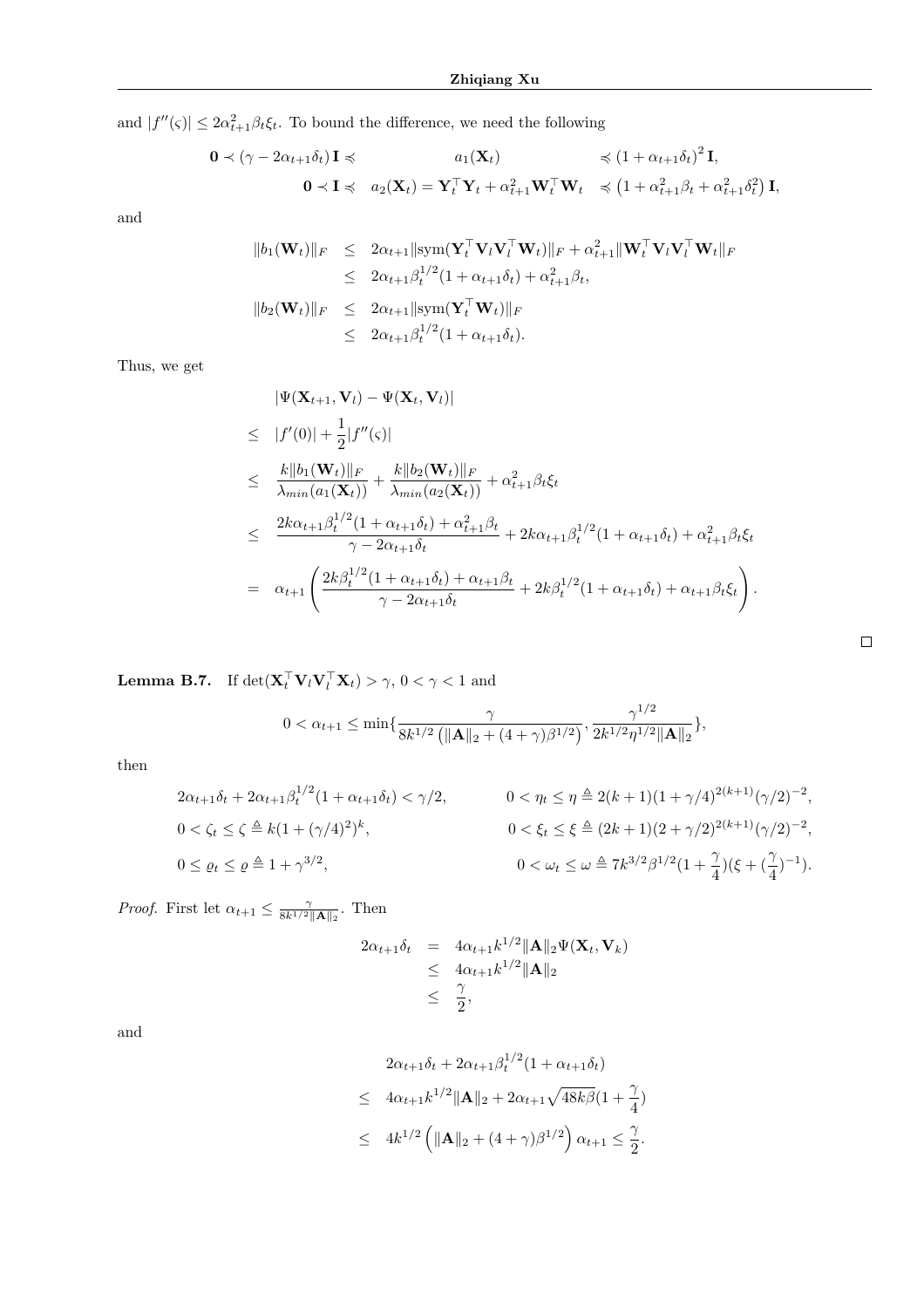Thus, it is easy to see that

$$
\eta_t = 2(k+1) \left(1 + \alpha_{t+1} \delta_t\right)^{2k} \left(\frac{1 + \alpha_{t+1} \delta_t}{\gamma - 2\alpha_{t+1} \delta_t}\right)^2
$$
  
 
$$
\leq 2(k+1) \left(1 + \frac{\gamma}{4}\right)^{2(k+1)} \left(\frac{\gamma}{2}\right)^{-2}.
$$

Since  $\alpha_{t+1}\delta_t + \alpha_{t+1}\beta_t^{1/2} \leq \frac{\gamma}{4}$ , we have

$$
\alpha_{t+1}^2 \beta_t + \alpha_{t+1}^2 \delta_t^2 \le \left(\alpha_{t+1} \delta_t + \alpha_{t+1} \beta_t^{1/2}\right)^2 \le \left(\frac{\gamma}{4}\right)^2.
$$

Hence, we can write

$$
\zeta_t = k \left( 1 + \alpha_{t+1}^2 \beta_t + \alpha_{t+1}^2 \delta_t^2 \right)^k \le k \left( 1 + \left( \frac{\gamma}{4} \right)^2 \right)^k.
$$

For  $\xi_t$  we have

$$
\xi_{t} = \frac{2k+1}{2} \left( \frac{\left(1+\alpha_{t+1}\delta_{t} + \alpha_{t+1}\beta_{t}^{1/2}\right)^{2}}{1-2\alpha_{t+1}\beta_{t}^{1/2} (1+\alpha_{t+1}\delta_{t})} \right)^{k}
$$
\n
$$
\left( \left(\frac{2+2\alpha_{t+1}\delta_{t} + \alpha_{t+1}\beta_{t}^{1/2}}{\gamma - 2\alpha_{t+1}\delta_{t} - 2\alpha_{t+1}\beta_{t}^{1/2} (1+\alpha_{t+1}\delta_{t})}\right)^{2} + 4\left(\frac{1+\alpha_{t+1}\delta_{t}}{1-2\alpha_{t+1}\beta_{t}^{1/2} (1+\alpha_{t+1}\delta_{t})}\right)^{2} \right)
$$
\n
$$
\leq \frac{2k+1}{2} \left( \frac{\left(1+\frac{\gamma}{4}\right)^{2}}{1-\frac{\gamma}{2}} \right)^{k} \left( \left(\frac{2+\frac{\gamma}{2}}{\gamma - \frac{\gamma}{2}}\right)^{2} + 4\left(\frac{1+\frac{\gamma}{4}}{1-\frac{\gamma}{2}}\right)^{2} \right)
$$
\n
$$
\leq \frac{2k+1}{2} \left( \frac{\left(1+\frac{\gamma}{4}\right)^{2}}{1-\frac{1}{2}} \right)^{k} \left( \left(\frac{2+\frac{\gamma}{2}}{\gamma - \frac{\gamma}{2}}\right)^{2} + 4\left(\frac{1+\frac{\gamma}{4}}{\gamma - \frac{\gamma}{2}}\right)^{2} \right)
$$
\n
$$
= \frac{2k+1}{2} \left(2+\frac{\gamma}{2}\right)^{2(k+1)} \left(\frac{\gamma}{2}\right)^{-2}.
$$

For  $\varrho_t$ , on one hand,

$$
Q_t = \det (\mathbf{X}_t^\top \mathbf{V}_l \mathbf{V}_l^\top \mathbf{X}_t) + 2\alpha_{t+1} \det (\mathbf{X}_t^\top \mathbf{V}_l \mathbf{V}_l^\top \mathbf{X}_t) E(\mathbf{X}_t) - \eta_t \alpha_{t+1}^2 \delta_t^2
$$
  
\n
$$
\geq \gamma - 4k \eta \alpha_{t+1}^2 \|\mathbf{A}\|_2^2
$$
  
\n
$$
\geq \gamma - 4k \eta \|\mathbf{A}\|_2^2 \left(\frac{\gamma^{1/2}}{2k^{1/2} \eta^{1/2} \|\mathbf{A}\|_2}\right)^2
$$
  
\n= 0.

On the other hand, since  $\alpha_{t+1}^2 ||\mathbf{A}||_2^2 \leq \frac{\gamma}{4k\eta}$ ,

$$
\varrho_t \leq \det \left( \mathbf{X}_t^{\top} \mathbf{V}_l \mathbf{V}_l^{\top} \mathbf{X}_t \right) + 2\alpha_{t+1} \det \left( \mathbf{X}_t^{\top} \mathbf{V}_l \mathbf{V}_l^{\top} \mathbf{X}_t \right) E(\mathbf{X}_t)
$$
\n
$$
\leq 1 + 4k\alpha_{t+1} \|\mathbf{A}\|_2 \Psi(\mathbf{X}_t, \mathbf{V}_l) \leq 1 + 4k\alpha_{t+1} \|\mathbf{A}\|_2
$$
\n
$$
\leq 1 + 4k \sqrt{\frac{\gamma}{4k\eta}}
$$
\n
$$
= 1 + 4k \frac{\frac{\gamma}{2}}{\sqrt{2(k+1)}} \frac{\gamma}{\left(1 + \frac{\gamma}{4}\right)^{k+1}} \sqrt{\frac{\gamma}{4k}}
$$
\n
$$
\leq 1 + \gamma^{3/2}.
$$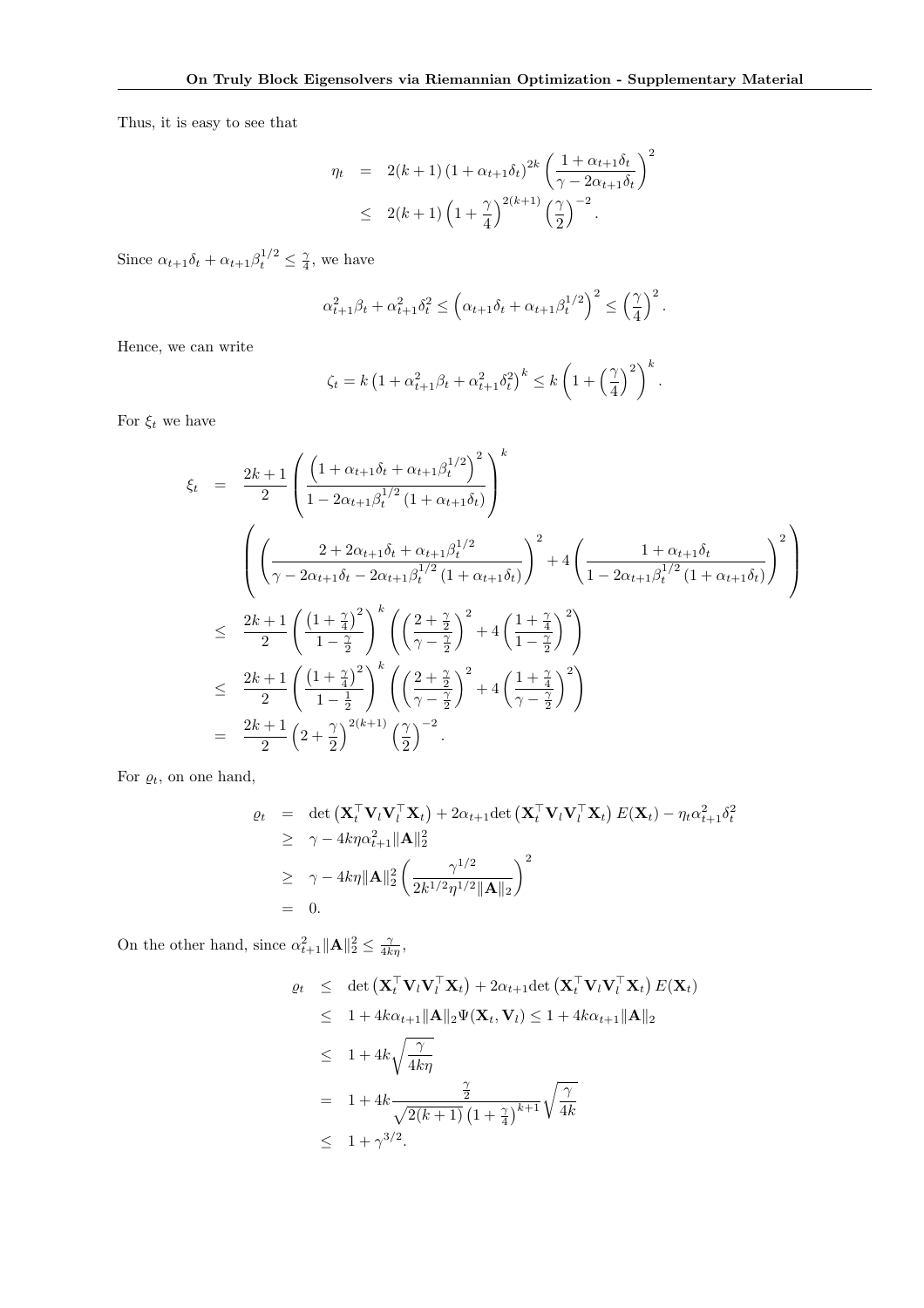Last, since  $1 + \alpha_{t+1}\delta_t + \alpha_{t+1}\beta_t^{1/2} \le 1 + \frac{\gamma}{4}$ ,

$$
0 < \omega_t \leq \frac{2k\beta_t^{1/2}(1 + \alpha_{t+1}\delta_t) + \alpha_{t+1}\beta_t}{\gamma - 2\alpha_{t+1}\delta_t} + 2k\beta_t^{1/2}(1 + \alpha_{t+1}\delta_t) + \alpha_{t+1}\beta_t\xi_t
$$
  

$$
\leq k\frac{2\beta_t^{1/2}(1 + \alpha_{t+1}\delta_t + \alpha_{t+1}\beta_t^{1/2})}{\gamma - 2\alpha_{t+1}\delta_t} + k\beta_t^{1/2}\xi_t(1 + \alpha_{t+1}\delta_t + \alpha_{t+1}\beta_t^{1/2})
$$
  

$$
\leq 7k^{3/2}\beta^{1/2}(1 + \frac{\gamma}{4})(\xi + (\frac{\gamma}{4})^{-1}).
$$

**Lemma B.8.** For any  $\iota \in (0,1)$ , we have  $\det(\mathbf{X}_t^\top \mathbf{V}_l \mathbf{V}_l^\top \mathbf{X}_t) > \gamma$  all  $t = 1, 2, \dots, t_0$  with probability at least  $1 - \iota$ , provided that  $\alpha_{t+1} \in (0, \rho)$  and  $\rho$ ,  $t_0$  satisfy

$$
\det(\mathbf{X}_t^\top \mathbf{V}_l \mathbf{V}_l^\top \mathbf{X}_t) > \gamma + t_0 \rho^2 + \rho^2 \sqrt{2t_0 \log(1/\iota)}.
$$

*Proof.* Consider the stochastic process  $\{\Psi(\mathbf{X}_0, \mathbf{V}_l), \Psi(\mathbf{X}_1, \mathbf{V}_l), \dots, \Psi(\mathbf{X}_{t_0}, \mathbf{V}_l)\}\$  and the filtration  $\mathcal{F} = \{\mathcal{F}_t\}$ induced by random variables  $y_t$ . By Lemmas 4.6 and B.4, we have

$$
\mathbb{E}[\Psi(\mathbf{X}_{t+1}, \mathbf{V}_l)|\mathbf{X}_t] \leq \Psi(\mathbf{X}_t, \mathbf{V}_l) - 2\alpha_{t+1} \det(\mathbf{X}_t^\top \mathbf{V}_l \mathbf{V}_l^\top \mathbf{X}_t) E(\mathbf{X}_t) +
$$
  
\n
$$
(\eta_t + \varrho_t \zeta_t) \alpha_{t+1}^2 \delta_t^2 + (k^{1/2} \varrho_t \zeta_t + \xi_t) \alpha_{t+1}^2 \beta_t
$$
  
\n
$$
\leq \Psi(\mathbf{X}_t, \mathbf{V}_l) + \rho^2.
$$

Then we can define

$$
\Phi_t = \Psi(\mathbf{X}_t, \mathbf{V}_l) - \rho^2 t
$$

for  $t = 0, 1, 2, \ldots, t_0$ , which clearly has a natural continuation such that

$$
|\Phi_t| \le \Psi(\mathbf{X}_t, \mathbf{V}_l) + \rho^2 t_0 \le 1 + \rho^2 t_0,
$$

for any t including  $t > t_0$ . And

$$
\mathbb{E}[\Phi_{t+1}|\mathbf{X}_t] = \mathbb{E}[\Psi(\mathbf{X}_{t+1}, \mathbf{V}_l)|\mathbf{X}_t] - \rho^2(t+1) \n\leq \Psi(\mathbf{X}_t, \mathbf{V}_l) + \rho^2 - \rho^2(t+1) \n= \Psi(\mathbf{X}_t, \mathbf{V}_l) - \rho^2 t = \Phi_t,
$$

for  $t = 0, 1, \ldots, t_0$ , while it is clear that  $\mathbb{E}[\Phi_{t+1}|\mathbf{X}_t] = \Phi_t$  for  $t > t_0$ . Thus,  $\{\Phi_t\}$  constitutes a super-martingale. On the other hand, by Lemma B.3., we have

$$
|\Phi_{t+1} - \Phi_t| \leq |\Psi(\mathbf{X}_{t+1}, \mathbf{V}_l) - \Psi(\mathbf{X}_t, \mathbf{V}_l)| + \rho^2
$$
  
\n
$$
\leq \omega \rho + \rho^2
$$
  
\n
$$
= \rho(\omega + \rho).
$$

Thus, we are now able to apply the Azuma-Hoeffding inequality to the super-martingale  $\{\Phi_t\}$  with bounded difference at  $\rho(\omega + \rho)$ , and then have that for any  $t > 0$  and  $r > 0$ ,

$$
P(\Phi_t - \Phi_0 \ge r) \le \exp\left\{-\frac{r^2}{2\sum_{i=1}^t \rho^2(\omega + \rho)^2}\right\}
$$
  

$$
\le \exp\left\{-\frac{r^2}{2t_0\rho^2(\omega + \rho)^2}\right\}
$$
  

$$
= \iota.
$$

Hence,  $r = \rho(\omega + \rho)\sqrt{2t_0 \log(1/\iota)}$  for any  $\iota \in (0, 1)$ . That is, with probability at least  $1 - \iota$ , we have  $\Phi_t - \Phi_0 < r$ and then

$$
\Psi(\mathbf{X}_t, \mathbf{V}_l) < r + \rho^2 t + \Phi_0
$$
  
\n
$$
\leq \rho(\omega + \rho) \sqrt{2t_0 \log(1/\iota)} + \rho^2 t_0 + \Phi_0,
$$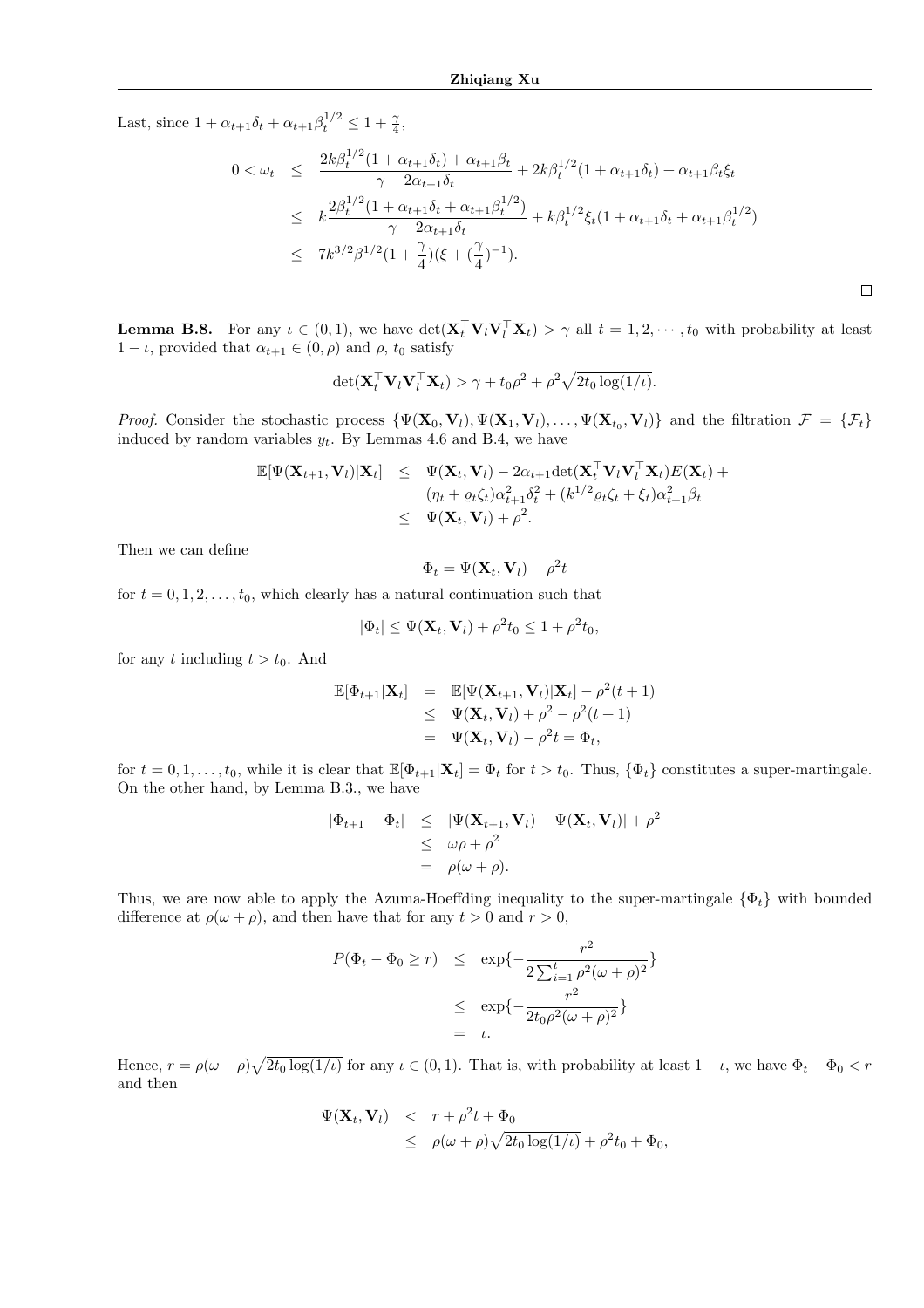for all  $t = 1, \ldots, t_0$ . Therefore, for any  $\iota \in (0, 1)$  and all  $t = 1, \ldots, t_0$ , if  $\rho$  and  $t_0$  are chosen such that

$$
\rho^2 \sqrt{2t_0 \log(1/\iota)} + \rho^2 t_0 + \Phi_0 < 1 - \gamma,
$$

then we have  $\Psi(\mathbf{X}_t, \mathbf{V}_l) < 1 - \gamma$ , namely  $\det(\mathbf{X}_t^{\top} \mathbf{V}_l \mathbf{V}_l^{\top} \mathbf{X}_t) > \gamma$ , with probability at least  $1 - \iota$ .

**Remark** When  $\Psi(\mathbf{X}_0, \mathbf{V}_l) < 1 - \gamma$ , there exists  $\rho$  such that  $\rho^2 \sqrt{2t_0 \log(1/l)} + \rho^2 t_0 + \Phi_0 < 1 - \gamma$  holds.

# Part C. Proofs of Main Lemmas

**Lemma 4.5.** If  $\Psi(\mathbf{X}_t, \mathbf{V}_l) < 1 - \gamma$ ,  $0 < \alpha_{t+1} < \rho$ , and  $0 < \gamma < 1$ , we have

$$
\mathbb{E}[\Psi(\mathbf{X}_{t+1},\mathbf{V}_l)|\mathbf{X}_t] \leq \Psi(\mathbf{X}_t,\mathbf{V}_l) - 2\alpha_{t+1}(1 - \Psi(\mathbf{X}_t,\mathbf{V}_l))E(\mathbf{X}_t) + \alpha_{t+1}^2 \eta \Psi(\mathbf{X}_t,\mathbf{V}_k) + \alpha_{t+1}^2 \xi \beta_t,
$$

where

$$
E(\mathbf{X}_{t}) = \begin{cases} \operatorname{tr}(\mathbf{Q}_{l,t}^{\top} \mathbf{\Sigma}_{l} \mathbf{Q}_{l,t}) - \operatorname{tr}(\mathbf{X}_{t}^{\top} \mathbf{A} \mathbf{X}_{t}), & l \geq k \\ \operatorname{tr}(\mathbf{\Sigma}_{l}) - \operatorname{tr}(\mathbf{Q}_{l,t}^{\top} \mathbf{X}_{t}^{\top} \mathbf{A} \mathbf{X}_{t} \mathbf{Q}_{l,t}), & l < k \end{cases},
$$

$$
\mathbf{X}_{t}^{\top} \mathbf{V}_{l} = \begin{cases} \mathbf{P}_{l,t} \mathbf{\Lambda}_{l,t} \mathbf{Q}_{l,t}^{\top}, & l \geq k \\ \mathbf{Q}_{l,t} \mathbf{\Lambda}_{l,t} \mathbf{P}_{l,t}^{\top}, & l < k \end{cases}
$$

represents the thin SVD of  $\mathbf{X}_t^{\top} \mathbf{V}_l$ , and

$$
\beta_t = \begin{cases} 0, & \text{Solver 1} \\ 1, & \text{Solver 2} \\ \Psi(\mathbf{X}_t, \mathbf{V}_k) + \Psi(\tilde{\mathbf{X}}_{s-1}, \mathbf{V}_k), & \text{Solver 3} \end{cases}.
$$

*Proof.* We only consider the case that  $l \geq k$ , as the case of  $l < k$  is similar. When  $\varrho_t \geq 0$ , by Lemma B.5 we have

$$
\frac{\det (a_1(\mathbf{X}_t))}{\det (a_2(\mathbf{X}_t))}
$$
\n
$$
\geq \frac{\varrho_t}{1 + \zeta_t \alpha_{t+1}^2 (k^{1/2} \beta_t + \delta_t^2)}
$$
\n
$$
= \frac{(1 - \zeta_t \alpha_{t+1}^2 (k^{1/2} \beta_t + \delta_t^2)) \varrho_t}{1 - (\zeta_t \alpha_{t+1}^2 (k^{1/2} \beta_t + \delta_t^2))^2}
$$
\n
$$
\geq (1 - \zeta_t \alpha_{t+1}^2 (k^{1/2} \beta_t + \delta_t^2)) \varrho_t
$$
\n
$$
= \varrho_t - \zeta_t \alpha_{t+1}^2 (k^{1/2} \beta_t + \delta_t^2) \varrho_t
$$
\n
$$
\geq \det(\mathbf{X}_t^\top \mathbf{V}_t \mathbf{V}_t^\top \mathbf{X}_t) + 2\alpha_{t+1} \det(\mathbf{X}_t^\top \mathbf{V}_t \mathbf{V}_t^\top \mathbf{X}_t) E(\mathbf{X}_t) - \eta_t \alpha_{t+1}^2 \delta_t^2 - \zeta_t \alpha_{t+1}^2 (k^{1/2} \beta_t + \delta_t^2) \varrho_t
$$
\n
$$
= \det(\mathbf{X}_t^\top \mathbf{V}_t \mathbf{V}_t^\top \mathbf{X}_t) + 2\alpha_{t+1} \det(\mathbf{X}_t^\top \mathbf{V}_t \mathbf{V}_t^\top \mathbf{X}_t) E(\mathbf{X}_t) - (\eta_t + \zeta_t \varrho_t) \alpha_{t+1}^2 \delta_t^2 - k^{1/2} \zeta_t \varrho_t \alpha_{t+1}^2 \beta_t.
$$

We then can get

$$
\mathbb{E}\left[\Psi(\mathbf{X}_{t+1},\mathbf{V}_l)\Big|\mathbf{X}_t\right] \leq \Psi(\mathbf{X}_t,\mathbf{V}_l) - 2\alpha_{t+1}\det(\mathbf{X}_t^\top\mathbf{V}_l\mathbf{V}_l^\top\mathbf{X}_t)E(\mathbf{X}_t) +
$$
  
\n
$$
(\eta_t + \zeta_t \varrho_t)\alpha_{t+1}^2 \delta_t^2 + \left(k^{1/2}\zeta_t \varrho_t + \xi_t\right)\alpha_{t+1}^2 \beta_t
$$
  
\n
$$
\leq \Psi(\mathbf{X}_t,\mathbf{V}_l) - 2\alpha_{t+1}(1-\Psi(\mathbf{X}_t,\mathbf{V}_l))E(\mathbf{X}_t) +
$$
  
\n
$$
\alpha_{t+1}^2 \eta \Psi(\mathbf{X}_t,\mathbf{V}_k) + \alpha_{t+1}^2 \xi \beta_t,
$$

where some missing constants are absorbed into the constants  $\eta$  and  $\xi$ .

 $\Box$ 

 $\Box$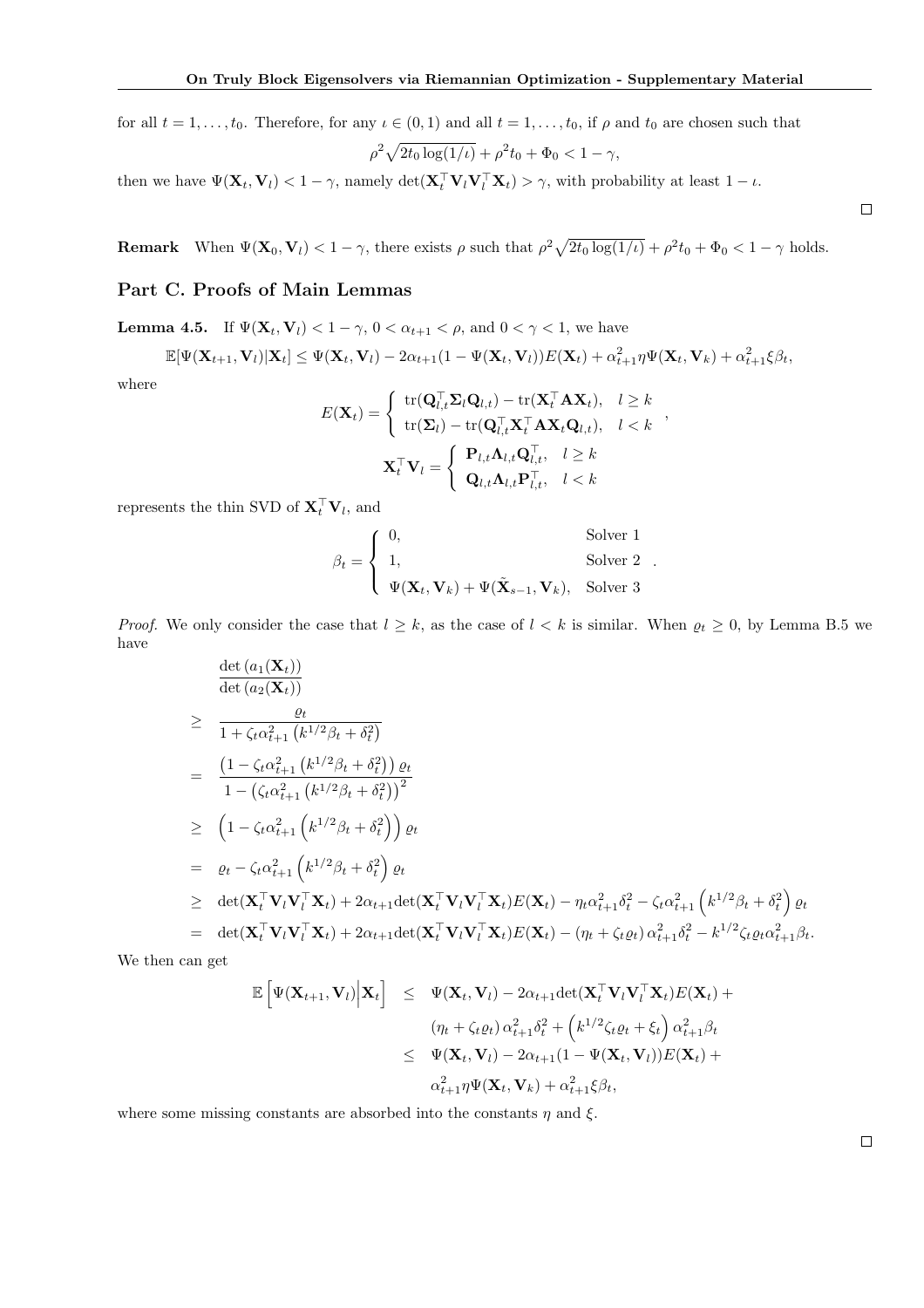# Lemma 4.6.

1)  $E(\mathbf{X}) \leq (\lambda_1 - \lambda_n) \Theta(\mathbf{X}, \mathbf{V}_l) \leq k(\lambda_1 - \lambda_n) \Psi(\mathbf{X}, \mathbf{V}_l),$ 2)  $E(\mathbf{X}) \geq \Delta_l \Theta(\mathbf{X}, \mathbf{V}_l) \geq \Delta_l \Psi(\mathbf{X}, \mathbf{V}_l),$ 

*Proof.* We consider  $l \geq k$  and omit subscript t here. Note that  $\mathbf{A} = \mathbf{V}_l \Sigma_l \mathbf{V}_l^{\top} + \mathbf{V}_l^{\perp} \Sigma_l^{\perp} (\mathbf{V}_l^{\perp})^{\top}$ . Then

$$
E(\mathbf{X}) = \text{tr}(\mathbf{Q}_{l,t}^{\top} \mathbf{\Sigma}_{l} \mathbf{Q}_{l,t}) - \text{tr}(\mathbf{X}^{\top} \mathbf{A} \mathbf{X})
$$
  
\n
$$
= \text{tr}(\mathbf{Q}_{l,t}^{\top} \mathbf{\Sigma}_{l} \mathbf{Q}_{l,t}) - \text{tr}(\mathbf{X}^{\top} \mathbf{V}_{l} \mathbf{\Sigma}_{l} \mathbf{V}_{l}^{\top} \mathbf{X}) - \text{tr}(\mathbf{X}^{\top} \mathbf{V}_{l}^{\perp} \mathbf{\Sigma}_{l}^{\perp} (\mathbf{V}_{l}^{\perp})^{\top} \mathbf{X})
$$
  
\n
$$
= \text{tr}(\mathbf{\Sigma}_{l} \mathbf{Q}_{l,t} \mathbf{Q}_{l,t}^{\top}) - \text{tr}(\mathbf{\Sigma}_{l} \mathbf{Q}_{l,t} \mathbf{\Lambda}_{l,t}^{2} \mathbf{Q}_{l,t}^{\top}) - \text{tr}(\mathbf{X}^{\top} \mathbf{V}_{l}^{\perp} \mathbf{\Sigma}_{l}^{\perp} (\mathbf{V}_{l}^{\perp})^{\top} \mathbf{X})
$$
  
\n
$$
= \text{tr}(\mathbf{\Sigma}_{l} \mathbf{Q}_{l,t} (\mathbf{I} - \mathbf{\Lambda}_{l,t}^{2}) \mathbf{Q}_{l,t}^{\top}) - \text{tr}(\mathbf{X}^{\top} \mathbf{V}_{l}^{\perp} \mathbf{\Sigma}_{l}^{\perp} (\mathbf{V}_{l}^{\perp})^{\top} \mathbf{X})
$$
  
\n
$$
\leq \lambda_{1} \text{tr}(\mathbf{Q}_{l,t} (\mathbf{I} - \mathbf{\Lambda}_{l,t}^{2}) \mathbf{Q}_{l,t}^{\top}) - \lambda_{n} \text{tr}(\mathbf{X}^{\top} \mathbf{V}_{l}^{\perp} (\mathbf{V}_{l}^{\perp})^{\top} \mathbf{X})
$$
  
\n
$$
= \lambda_{1} \text{tr}(\mathbf{I} - \mathbf{\Lambda}_{l,t}^{2}) - \lambda_{n} \text{tr}(\mathbf{X}^{\top} (\mathbf{I} - \mathbf{V}_{l} \mathbf{V}_{l}^{\top}) \mathbf{X})
$$
  
\n
$$
= (\
$$

and

$$
E(\mathbf{X}) = \text{tr}(\Sigma_l \mathbf{Q}_{l,t} (\mathbf{I} - \mathbf{\Lambda}_{l,t}^2) \mathbf{Q}_{l,t}^\top) - \text{tr}(\mathbf{X}^\top \mathbf{V}_l^\perp \Sigma_l^\perp (\mathbf{V}_l^\perp)^\top \mathbf{X})
$$
  
\n
$$
\geq \lambda_l \text{tr}(\mathbf{Q}_{l,t} (\mathbf{I} - \mathbf{\Lambda}_{l,t}^2) \mathbf{Q}_{l,t}^\top) - \lambda_{l+1} \text{tr}(\mathbf{X}^\top \mathbf{V}_l^\perp (\mathbf{V}_l^\perp)^\top \mathbf{X})
$$
  
\n
$$
= \Delta_l \Theta(\mathbf{X}, \mathbf{V}_l) \geq \Delta_l \Psi(\mathbf{X}, \mathbf{V}_l).
$$

**Lemma 4.7.** For a uniformly sampled point  $Y \in \text{Grass}(n, l)$  with  $l < \frac{n+1}{2}$  and  $0 < \gamma < 1$ , we have that  $\text{det}^2 (\mathbf{Y}^\top \mathbf{V}_l) > \gamma$ 

with probability at least

$$
1 - p_l(\gamma) = \frac{\Gamma(\frac{l+1}{2})\Gamma(\frac{n-l+1}{2})}{\Gamma(\frac{1}{2})\Gamma(\frac{n+1}{2})} \left(\sin(\cos^{-1}(\gamma^{\frac{1}{2l}})))^{l(n-l)} {}_2F_1(\frac{n-l}{2},\frac{1}{2},\frac{n+1}{2};\mathbf{I}_{l \times l} \sin^2(\cos^{-1}(\gamma^{\frac{1}{2l}}))),\right)
$$

where  ${}_2F_1$  is the Gaussian hypergeometric function of matrix argument.

*Proof.* Let  $\theta_{\text{max}} = \max_i \theta_i(\mathbf{Y}, \mathbf{V}_i)$ . First, we have

$$
P\left(\det^2(\mathbf{Y}^\top \mathbf{V}_l) > \gamma\right) = P\left(\prod_{i=1}^l \cos^2 \theta_i \ge \gamma\right)
$$
  
\n
$$
\ge P\left(\left(\min_i \cos \theta_i\right)^{2l} \ge \gamma\right)
$$
  
\n
$$
= P\left(\cos^{2l} \theta_{\max} \ge \gamma\right)
$$
  
\n
$$
= P\left(\theta_{\max} \le \cos^{-1} \gamma^{\frac{1}{2l}}\right).
$$

According to Absil et al. (2006),

$$
P\left(\theta_{\max} \leq \cos^{-1}\gamma^{\frac{1}{2l}}\right)
$$
  
= 
$$
\frac{\Gamma(\frac{l+1}{2})\Gamma(\frac{n-l+1}{2})}{\Gamma(\frac{1}{2})\Gamma(\frac{n+1}{2})} \left(\sin\left(\cos^{-1}\left(\gamma^{\frac{1}{2l}}\right)\right)\right)^{l(n-l)} {}_{2}F_{1}\left(\frac{n-l}{2}, \frac{1}{2}, \frac{n+1}{2}; \mathbf{I}_{l \times l} \sin^{2}\left(\cos^{-1}\left(\gamma^{\frac{1}{2l}}\right)\right)\right)
$$
  

$$
\triangleq 1 - p_{l}(\gamma).
$$

 $\Box$